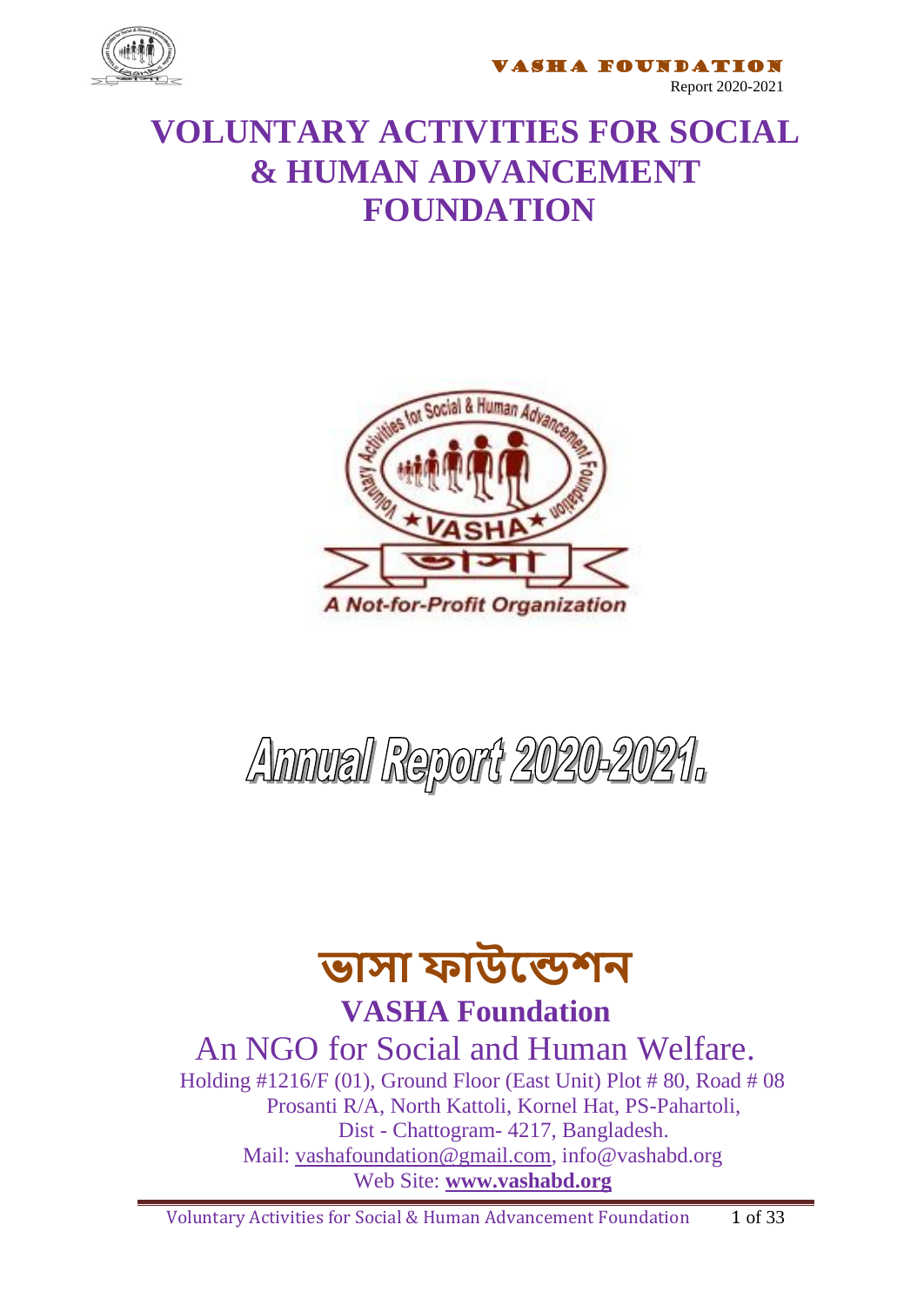

### **Contents**

| <b>Chairman's Message</b>           | 03 |
|-------------------------------------|----|
| Forwarding by the Chief Executive   | 04 |
| Brief History of the Organization   | 05 |
| Vision                              | 06 |
| Mission                             | 06 |
| Nature                              | 06 |
| Philosophy                          | 06 |
| <b>VASHA</b> Foundation at a glance | 07 |
| <b>Strategic Objectives</b>         | 08 |
| <b>Permitted Activities</b>         | 09 |
| <b>Target Groups</b>                | 10 |
| <b>Issue of Interest or Concern</b> | 10 |
| <b>Organizational Structure</b>     | 11 |
| <b>Executive Committee</b>          | 12 |
| <b>General Body</b>                 | 13 |
| <b>Advisory Committee</b>           | 14 |
| Workforce                           | 14 |
| <b>Bank</b>                         | 15 |
| Financer                            | 15 |
| <b>Network</b>                      | 15 |
| <b>Auditor</b>                      | 15 |
| <b>TSD Program</b>                  | 15 |
| Microcredit Program                 | 16 |
| Corona Incentive Loan               | 16 |
| Covid-19 Response                   | 17 |
| Scope & Coverage Area               | 18 |
| Report from the Executive Committee | 19 |
| <b>Financial Position</b>           | 26 |
| <b>Budget Analysis</b>              | 27 |
| <b>Future Plan</b>                  | 31 |
| Gratitude                           | 33 |
| <b>Thank You</b>                    | 33 |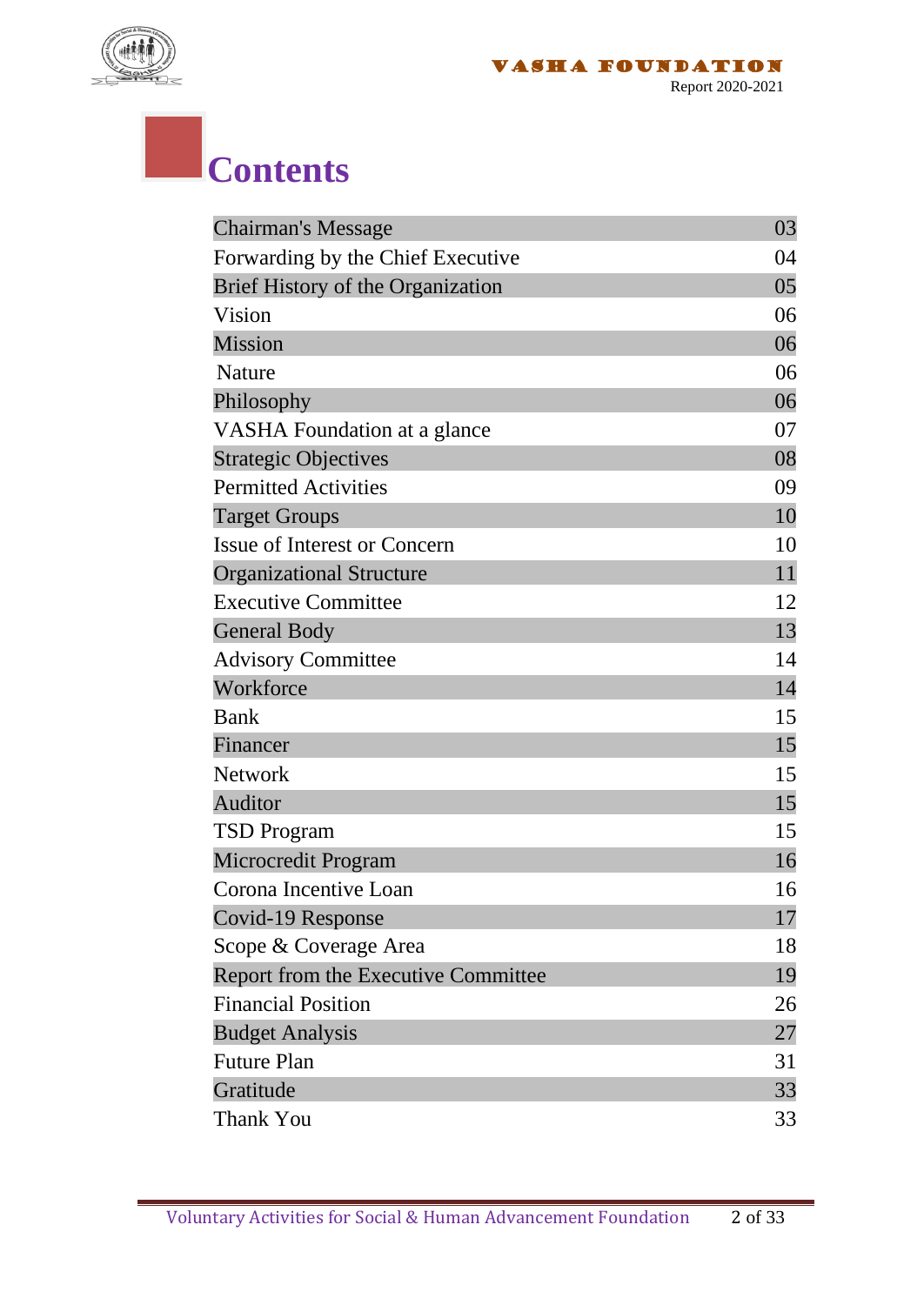

### **Chairman's Message**

Bismillahir Rahmanir Rahim Esteemed Ladies and Gentlemen, Assaamu Alaikum Warahmatullahe Wabarakatuhu.

On behalf of the Executive Committee, I welcome you to the  $16<sup>th</sup>$  Annual General Meeting of Voluntary Activities for Social Advancement Foundation (VASHA Foundation). At the beginning of my speech, I pay my respects to the Father of the nation Bangabandhu Sheikh Mujibur Rahman on the occasion of Mujib's Birthday century and golden jubilee of independence.

I am very happy and feel glory to deliver my speech to the Annual General Meeting of our beloved organization VASHA Foundation. As a not -for-profit organization, Voluntary Activities for Social & Human Advancement (VASHA) Foundation is working for poverty reduction at Chattogram in Bangladesh. It is an organization which has been working for the underprivileged people of the country to make their standard of living advanced.

Being established on the date of  $2<sup>nd</sup>$  January, 2005 VASHA Foundation is keeping a mentionable contribution in poverty reduction from the locality. This report will provide a transparent and real reflection of the 'last year' activities of this organization.

I would like to congratulate the great hearted, self-sacrificing, educated, active, industrious and kind people; members of GB (General Body), employee, volunteers and all other stakeholders who are sacrificing their talent, labor, money and time for the progress of the country being involved with the organization and above all keeping contribution in implementing the objectives of this organization in spite of all kinds of limitations.

Date: 31-12-2021. Md. Abu Tayeb Chowdhury **Chairman** VASHA Foundation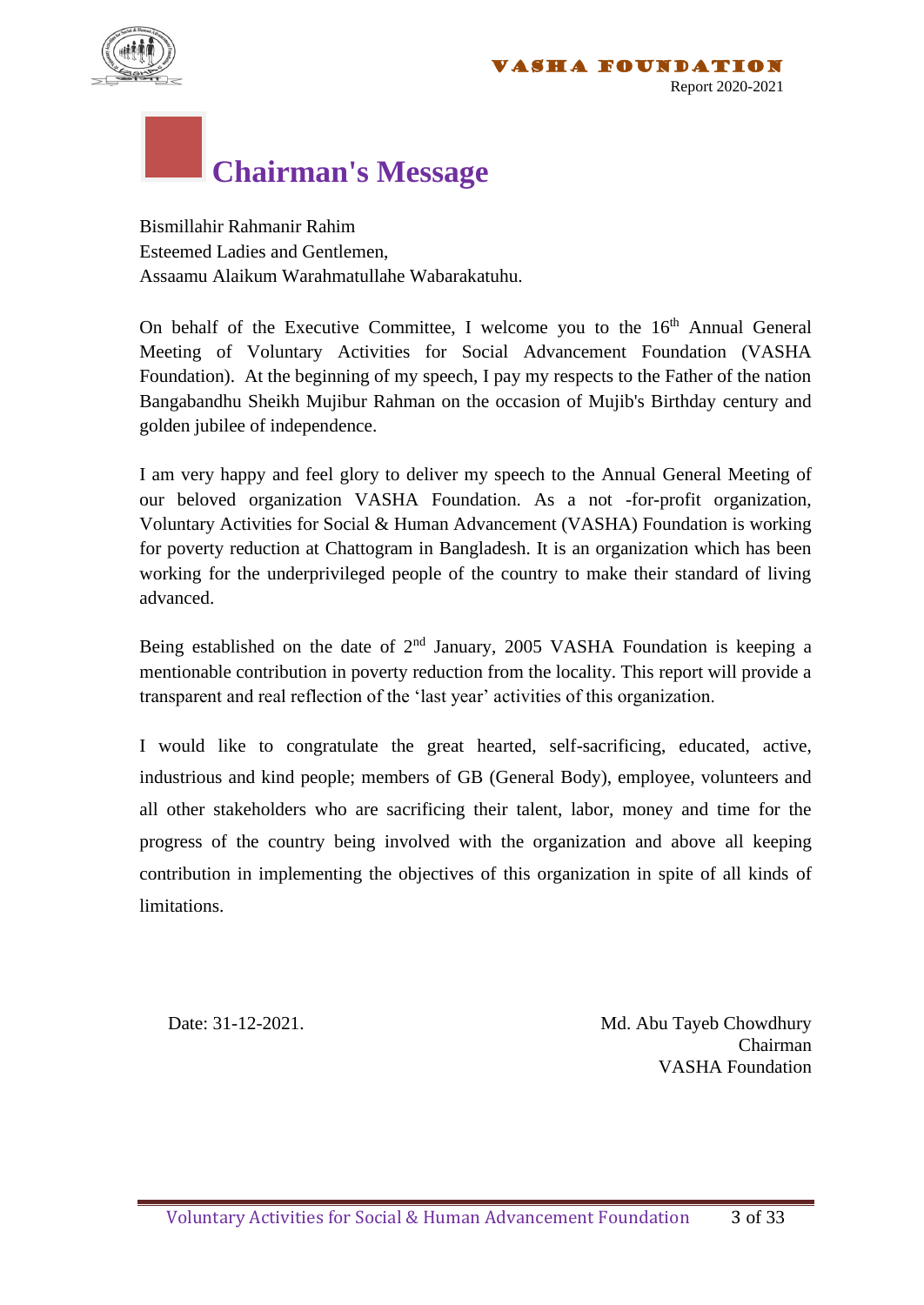



# **Forward**

It glorious for me to present the Annual Report of Voluntary Activities for Social & Human Advancement (VASHA) Foundation which is its sixteen years of publication. This report comprises of performance of the organization for the calendar year June 30, 2021.

All of the local people are aware that Voluntary Activities for Social & Human Advancement (VASHA) Foundation, as a non-government and not-for-profit organization, is contributing significantly to the poverty removal and making the poor people well to do. The main aim and objective of the association is to ensure a solvent and happy life for the poor people. For this purpose, the society is carrying on a wellrecognized program 'Micro Credit'. This project is keeping an effective contribution for poverty reduction. It may be mentioned that VASHA Foundation is continuing another important project named 'Training for Skill Development (TSD) Project'. The program is availing skill to the unskilled, unemployment young people specially woman.

I am very happy to inform that we have 2175 numbers of active benevolent members and 25,600 numbers of accumulated benevolent members. On the other hand, we have 2085 numbers of active benevolent members and 20,501 numbers of accumulated benevolent members who has taken loan from our microcredit program. We have distributed accumulated 40, 51, 81,000.00 taka and present outstanding is 5, 28, 27,436.00 taka. We have given training 660 numbers of beneficiary women under our TSD (Training for Skill development) program and the program is still being continued.

Whatever we have achieved, the officials and staff of the foundation, who always worked hard ungrudgingly, deserve credit for this achievement. I would like to put on record my sincere appreciation for them, including Mr. Md. Abu Tayeb Chowdhury, under whose leadership this report has been made possible. Lastly, the guidance and support consistently given by the Advisory Committee members and General Body members helped us in no uncertain manner in the decision making process of the society for which we are grateful to them.

Date: 31-12-2021 (Parimal Kanti Paul) General Secretary & CEO VASHA Foundation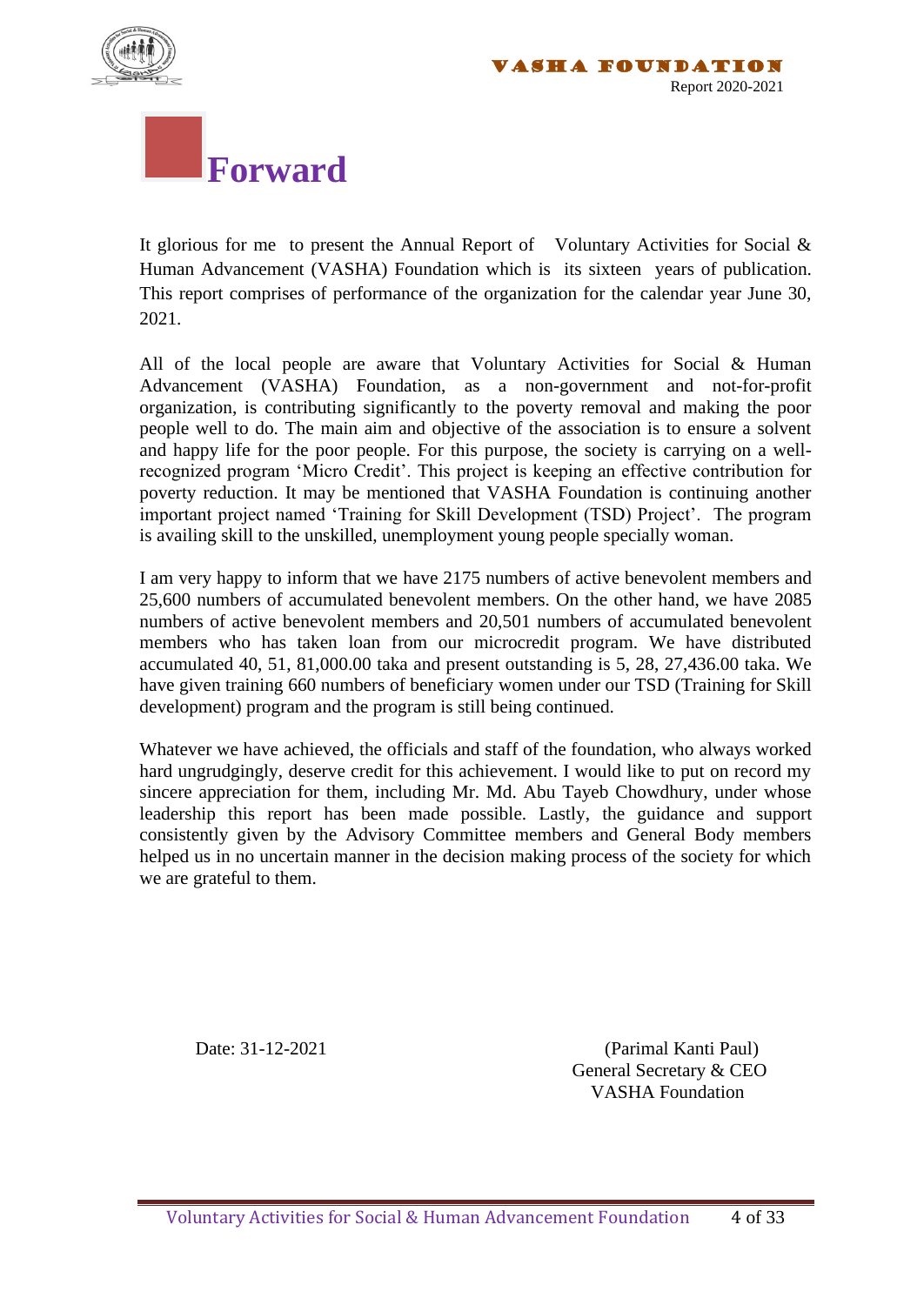

#### **Brief History of the Organization**

Bangladesh is a developing country with over population. Poverty is a common aspect of this country. The country has mostly agriculture and labor depended people. The present situation of the country is manipulated with hungry, poverty, over population, illiteracy and corruption. Although the country has agriculture and labor depended economy, the living condition of cultivators and laborer and also the relative sectors of agriculture and labor are very delicate.

On the other hand, it is seen that though a portion of urban dwellers has got opportunity for improving their financial condition, most of the people of both urban and rural are not able to get that opportunity. There are many development activities initiated and run by the government and many other non-government organizations targeting the underprivileged people. These activities are not sufficient for effective change of their situation. On the contrary, it is not possible to change this condition effectively only by the government alone. All of us have to take effectual actions for this purpose.

Considering this reality, some self-scarifying, educated, active, industrious and benevolent individuals has established the charitable organization 'Voluntary Activities for Social & Human Advancement Foundation (VASHA Foundation)' with the active initiative by Engineer Priatos Nandi, an eminent social worker at the Second January Two Thousand Five (02/01/05).

Identifying the fundamental reasons of poverty as well as the way of removing miseries of the poor and ultra poor people of the country, VASHA Foundation is carrying it's activities above and beyond other same types of government and non-government organizations,

The organization believes that no plan-program will give effective result without true participation of underprivileged people directly or indirectly. So we want to organize and include them in running programs that are directly participatory of this group of people.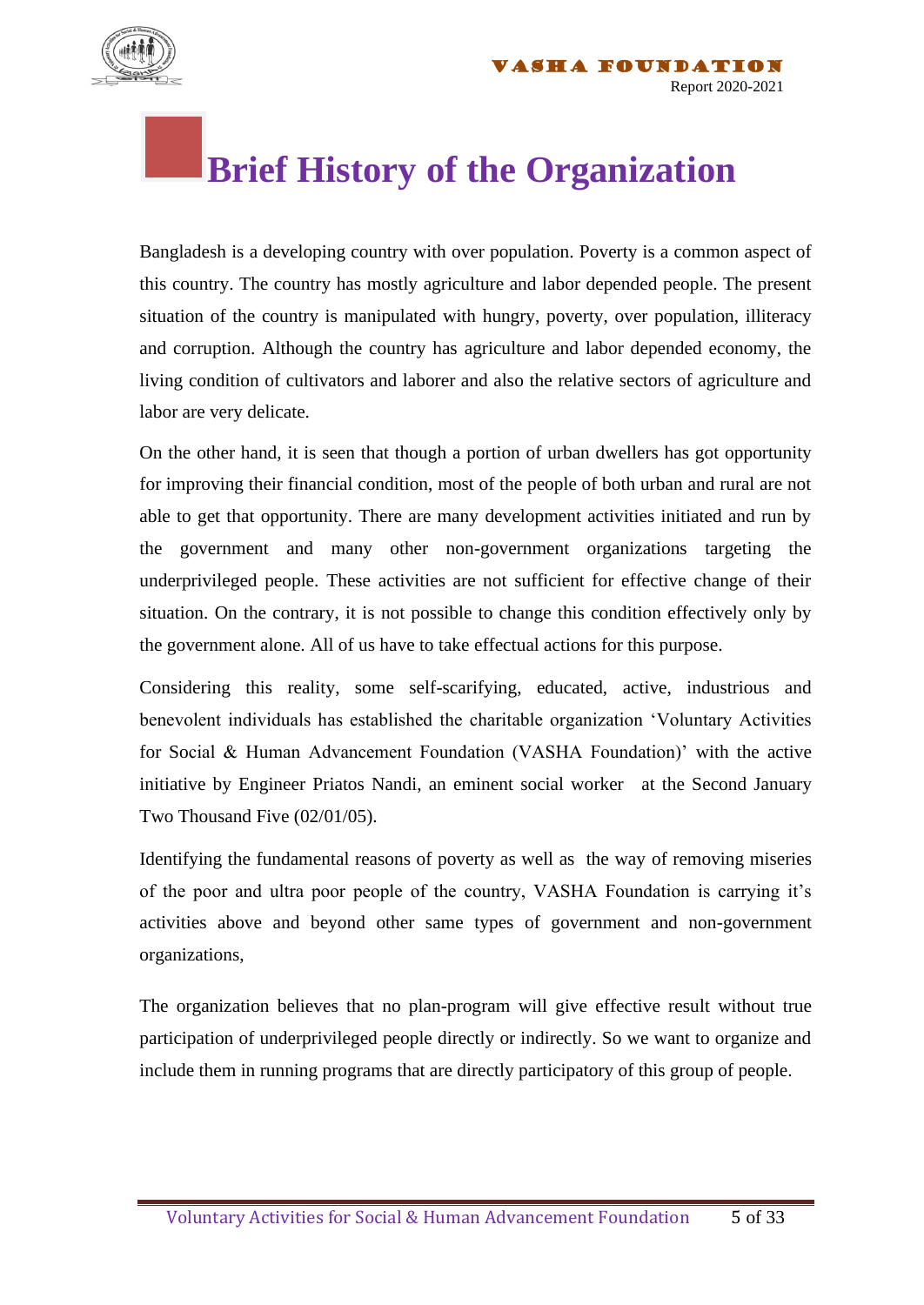

As mentioned earlier, VASHA Foundation was established at the date of Second January Two Thousand Five; afterwards it got legal status by getting registration under the Registrar of Joint Stock Companies & Firms. It got registration from the Ministry of Youth & Sports on 31st January, 2010. Bangladesh Microcredit Regulatory Authority certified VASHA Foundation as a Microfinance Institute (MFI) on 7th October, 2012.

In recent times, as a development partner Non-Government Organization, VASHA Foundation is carrying various development actions like capacity building training, rescue and relief activities, awareness activities, free medical campaign, microfinance program, non-formal education, and Covid-19 response and relief services. Some actions are waiting for implementation.

# **Vision**

Poverty alleviation and sustainable development and thus building up a prosperous and happy Bangladesh.



To achieve sustainable development by conducting appropriate developmental and economic activities with the aim of building a prosperous and happy Bangladesh.



It is a non-profitable, non-political, non-government, voluntary and charitable organization established for providing services irrespective of religion, cast and creed within and outside Bangladesh combating with and prioritizing the need of the time.



The basic philosophy of the organization is to bring back life in all its completeness facilitating a process for people's self-reliance and to make rational use of all kinds of available resources for sustainable developments.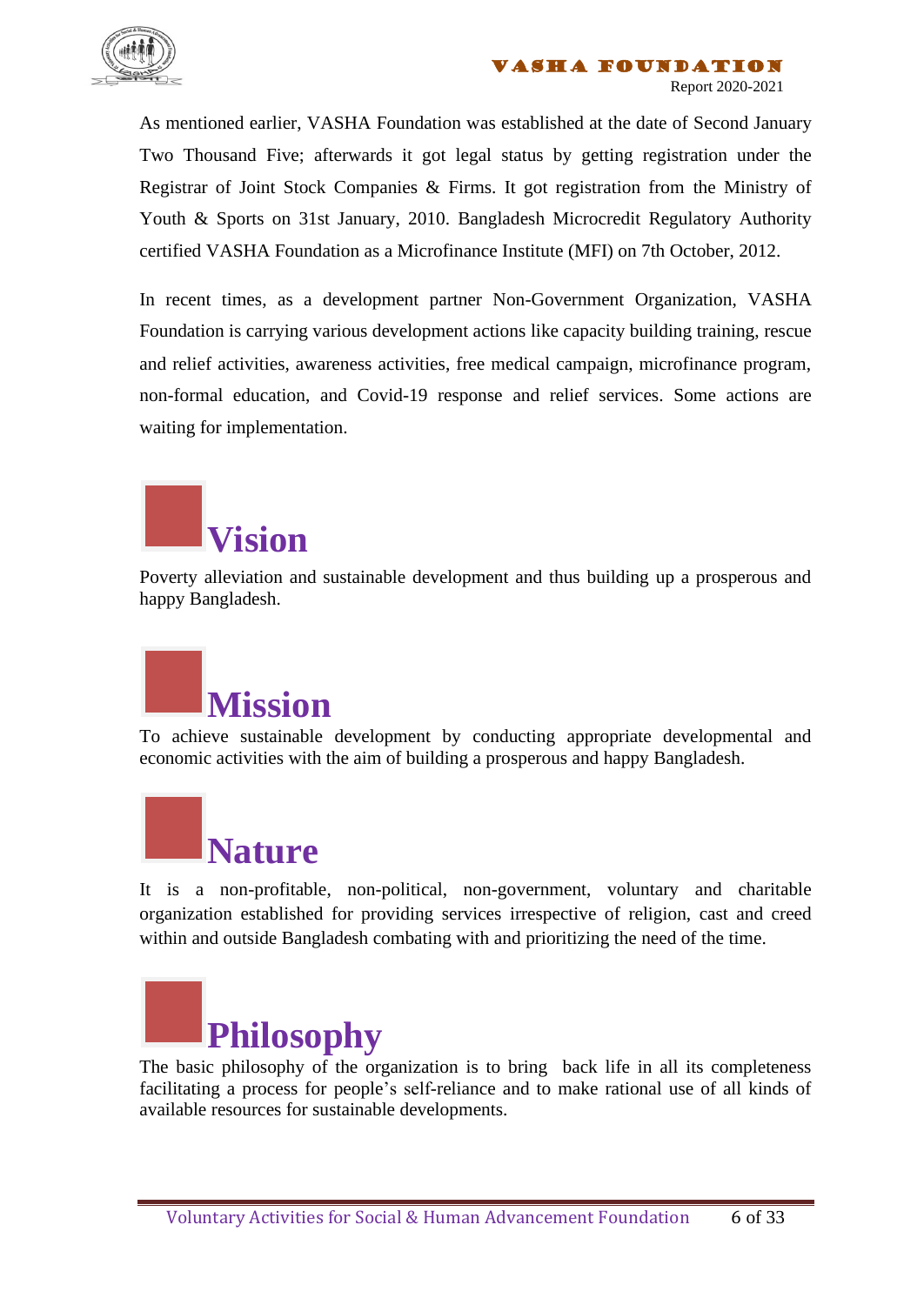

### **VASHA Foundation-at a glance**

| <b>Full Name</b>                 | Voluntary Activities for Social & Human Advancement<br>Foundation.                                                                                                                                                                                                                                                                                                                                                                                                                                                                                                                                                       |
|----------------------------------|--------------------------------------------------------------------------------------------------------------------------------------------------------------------------------------------------------------------------------------------------------------------------------------------------------------------------------------------------------------------------------------------------------------------------------------------------------------------------------------------------------------------------------------------------------------------------------------------------------------------------|
| <b>Contraction Name</b>          | <b>VASHA</b> Foundation.                                                                                                                                                                                                                                                                                                                                                                                                                                                                                                                                                                                                 |
| Nature of<br>Organization        | Non-political, non-government, voluntary and Charitable and<br>Not-for-Profit Organization established for providing services<br>irrespective of religion, cast and creed within Bangladesh.                                                                                                                                                                                                                                                                                                                                                                                                                             |
| <b>Legal Status</b>              | a) Registered under (Society Registration Act XXI, 1860,<br>Government of Peoples' Republic of Bangladesh ) the<br>Registrar of Joint Stock Companies & Firms of Bangladesh.<br>Registration # $S-4679(800)/05$ . Date of Registration-04/05/05.<br>b) Registered under the Directorate of Youth Development,<br>Ministry of Youth and Sport, Government of Peoples' Republic<br>of Bangladesh, No. Chittagong-356. Date: 31/01/2010.<br>c) Affiliated and Certified by Bangladesh Micro credit<br>Regulatory Authority(MRA), Certificate # 01304-00730-<br>00665, Date of certification: 7 <sup>th</sup> October, 2012. |
| Number of Branch                 | $03$ (Three)                                                                                                                                                                                                                                                                                                                                                                                                                                                                                                                                                                                                             |
| <b>Office Address</b>            | Principal Office (Registered): Holding #1216/F (01), Ground<br>Floor (East Unit) Plot # 80, Road # 08 Prosanti R/A, North<br>Kattoli, Kornel Hat, PS-Pahartoli, Dist - Chattogrom- 4217,<br>Bangladesh.<br><b>Kumira Branch:</b> Jaman Shopping Center, 1 <sup>st</sup> floor, Boro<br>Kumira Bazar, Sitakundu Chattogram.<br>Sitakundu Branch: Matiur Rahman Saran Bari, Besde<br>Modern<br>Hospital, Shitakundu Pouroshova,<br>Sitakundu,<br>Chattogram.                                                                                                                                                               |
| Chief executive<br>Officer (CEO) | Name: Parimal Kanti Paul.<br>Designation: General Secretary and CEO                                                                                                                                                                                                                                                                                                                                                                                                                                                                                                                                                      |
|                                  | <b>Educational Qualification:</b><br>B. Sc, M.Sc (Mathematics, NU), MBA (Finance,<br>USTC), LLB(NU).<br>Permanent Address: Khuruskul, Paul Para, Cox's Bazar<br>Present Address: Dr. Shohrab's Building (1 <sup>st</sup> floor), 4, Alkoron,<br>Sadarghat, Chattogram -4000, Bangladesh.<br>Contact Number: +88-031-2771150(office),<br>01749074369(office), +88-01819362029(Cell).<br>E-mail: parimal0913th@gmail.com<br>parimal_13th@yahoo.com                                                                                                                                                                         |
| E-Mail                           | info@vashabd.org                                                                                                                                                                                                                                                                                                                                                                                                                                                                                                                                                                                                         |
| <b>Web Address</b>               | www.vashabd.org                                                                                                                                                                                                                                                                                                                                                                                                                                                                                                                                                                                                          |
| Facebook link                    | facebook.com/vashabd.org                                                                                                                                                                                                                                                                                                                                                                                                                                                                                                                                                                                                 |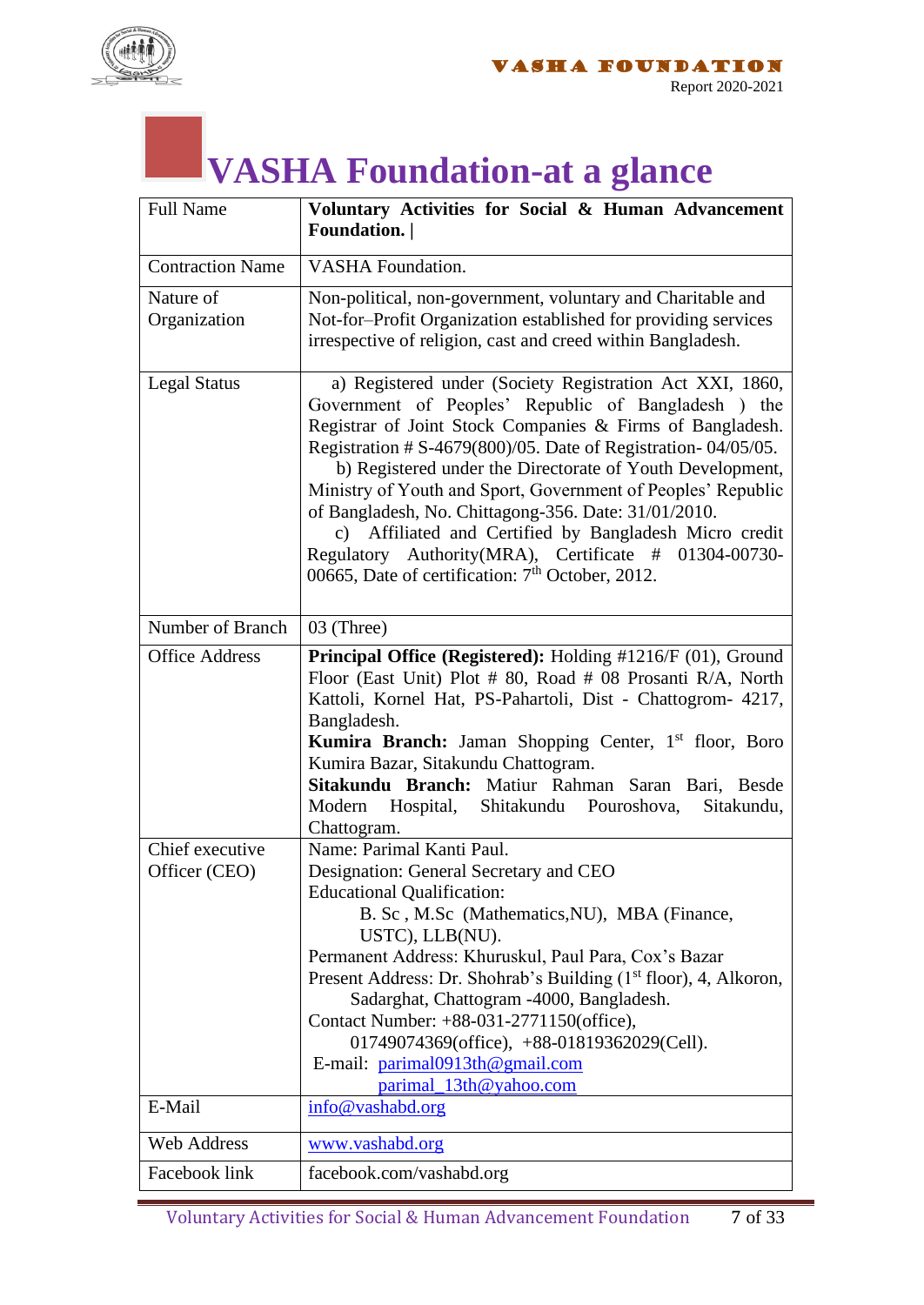

#### **Strategic Objectives**

- 1. To undertake and run appropriate development programs and charitable activities in any form for the poor and under privileged community.
- 2. To establish educational institution such as school, college, university, vocational and technical centers in order to promote education and literacy of the country.
- 3. To undertake programs on distributing relief materials among the poor and disaster affected people.
- 4. To undertake formal and non-formal education programs for illiterate and semiliterate people and conduct various educational support activities.
- 5. To organize various training programs/courses/seminars and run technical vocational trades in order to enhance skills and human competencies.
- 6. To aware people about appropriate steps for their positive changes.
- 7. To establish community based library and reading rooms, enrich collection of books, magazines, periodicals to promote reading practices among the general people.
- 8. To collect old and valuable manuscripts, folk songs and other cultural heritage and arrange for their publications.
- 9. To organize programs for demonstration of fine arts and sculptures through demonstration center, static and mobile museum.
- 10. To work for preservation engineering and philosophical invention or instrument and arts.
- 11. To endeavor a society for popularizing programs on literacy and culture.
- 12. To undertake programs to conduct education research on archeology and historical inventions.
- 13. To run programs for the poor communities in order to promote the quality of life.
- 14. To collect financial and technical contributions from home and abroad to run the activities of the society. In case of foreign donation existing Government rules and formalities will be observed as usual.
- 15. To establish Masjid, Madrasha, and Temple for quality religious education and run suitable programs for the persons involved with these institutions.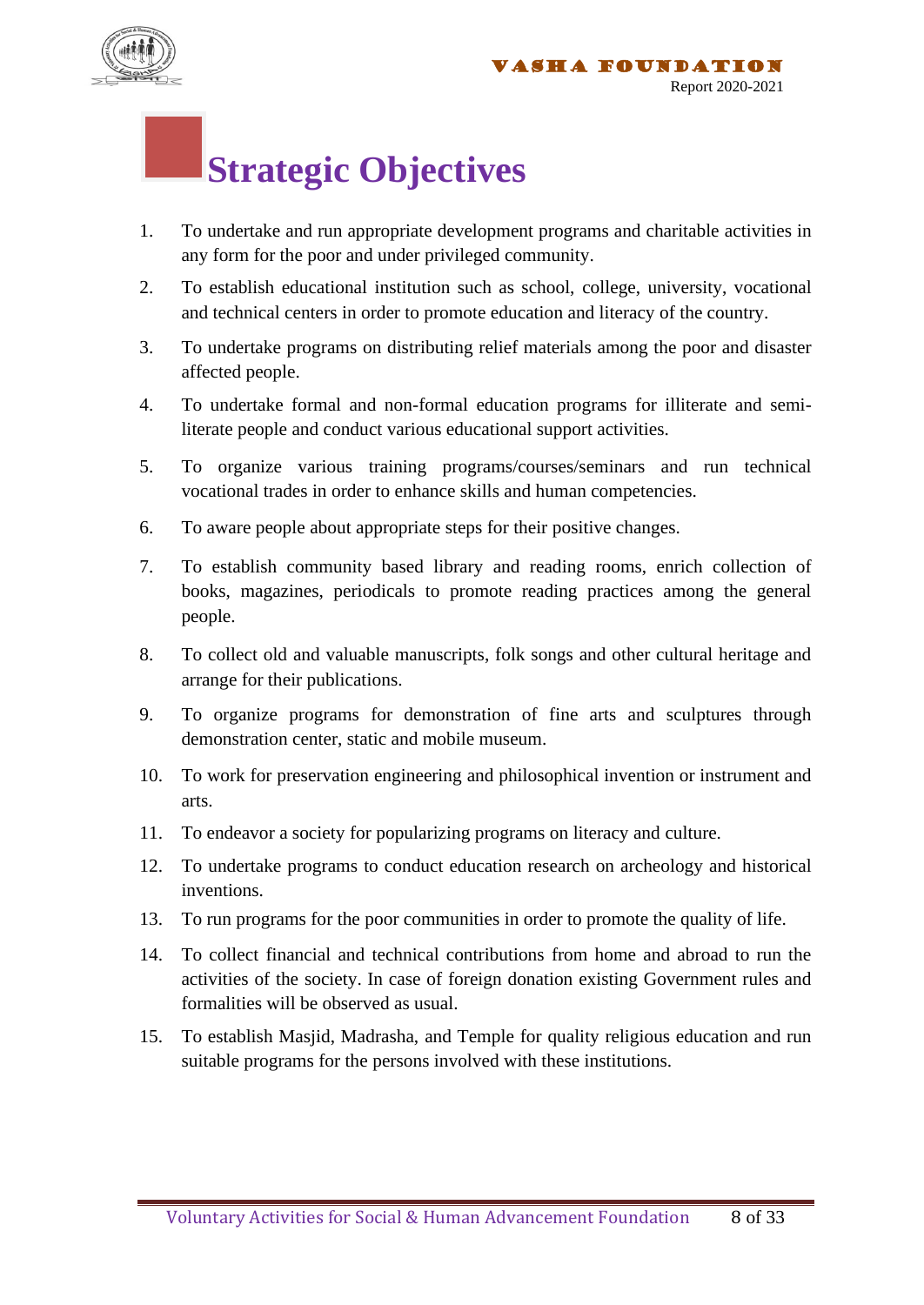



#### **Permitted Activities**

In pursuance of the memorandum of the association of the organization, it can conduct the following activities to fulfill its objectives.

- 1) To assist and support the poor communities to undertake income generating activities for poverty alleviation.
- 2) To undertake appropriate programs on child rights, women rights and human rights.
- 3) To open branches anywhere in Bangladesh or even outside of Bangladesh with the permission from the competent authority.
- 4) To open and run community based clinics/hospitals/diagnostic facilities for the poor communities.
- 5) To run programs for reducing arsenic and HIV/AIDS contamination.
- 6) To endeavor to establish facilities for orphans old women/men and physically, mentally and socially disabled people.
- 7) To initiate all kinds of IT and software development.
- 8) To establish and run educational institute.
- 9) To operate relief and rehabilitation programs during and after any natural disaster.
- 10) To conduct non-formal and formal education program and education support like stipend, scholarship etc.
- 11) To organize various training programs to enhance skill.
- 12) To establish community based libraries and promote reading habits among the people.
- 13) To run cultural programs and increase recreation facilities.
- 14) To operate vocational and technical set up for enhancing specific skills.
- 15) To run action programs for the development of agricultural technologies to increase agricultural production.
- 16) To collect donations/loans from home and abroad to fulfill its objectives.
- 17) To encourage end assist the poor communities to make their own capital for future financial security.
- 18) To associate with any network home and abroad to take up any project jointly.
- 19) To establish and operate industrial set up with respect to the permission of proper authority in order to create employment opportunity and for the purpose of income generation of the organization so that the objectives can be implemented helpfully.
- 20) To run action programs for the poor communities in order to change in their life style, financial condition or economic condition positively.
- 21) To run financing programs for positive changes in the life style of the beneficiaries with respect to the permission of proper authority.
- 22) To run related and reasonable income generating programs for the poor communities and/or beneficiaries and/or the society and that will help to implement the objectives of the organization.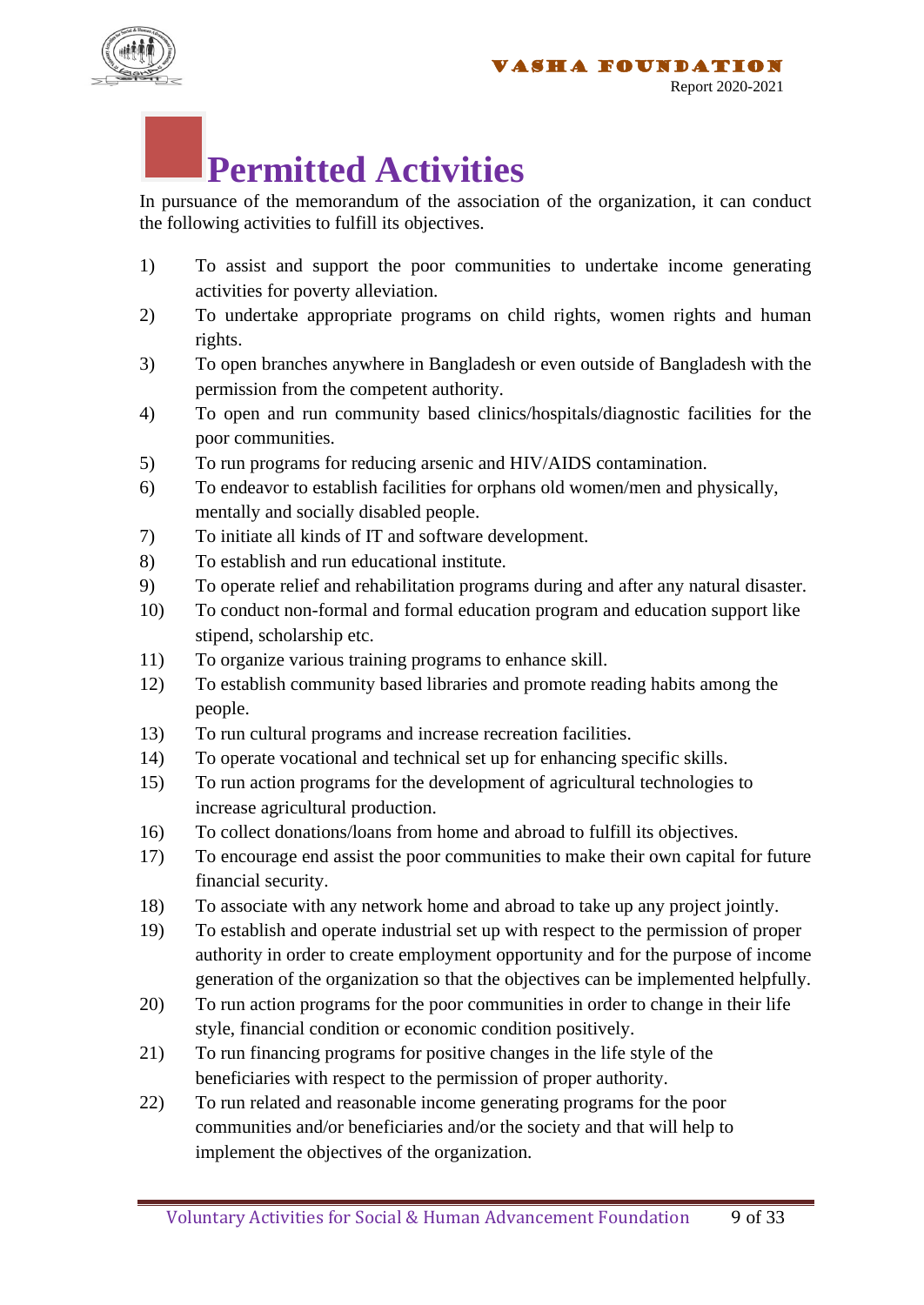

#### **Target Groups**

- 1) Poor Community
- 2) Physically and mentally disabled people
- 3) Garments worker and daily laborers
- 4) Slam and street dwellers and homeless people
- 5) Child worker
- 6) Drag addicted
- 7) Illiterate people
- 8) Arsenic, HIV/AIDS and other incurable diseases contaminated people
- 9) Disaster affected people
- 10) Fisherman
- 11) Sex worker
- 12) Hermaphrodite

#### **Issue of Interest or Concern**

- 1) Values of United Nations and its system.
- 2) UN Millennium Development Goals (MDGs)
- 3) Poverty Reduction and Development Related Policies of Bangladesh Government.
- 4) Gender and Transgender
- 5) Adult and Children education
- 6) Street Children
- 7) Rights of children and person with disability.
- 8) Vulnerable groups like tribal and homeless
- 9) Human Rights
- 10) Health, Food and shelter insecurities
- 11) Formal Education, Non formal Education and skill
- 12) Poverty Reduction and Financial Solvency
- 13) HIV/AIDS
- 14) Emergency Relief
- 15) Social Research
- 16) Sanitation
- 17) Mother, Child and reproductive Health
- 18) Awareness Building.
- 19) Environment and social forestry
- 20) Social Crime and drug addiction.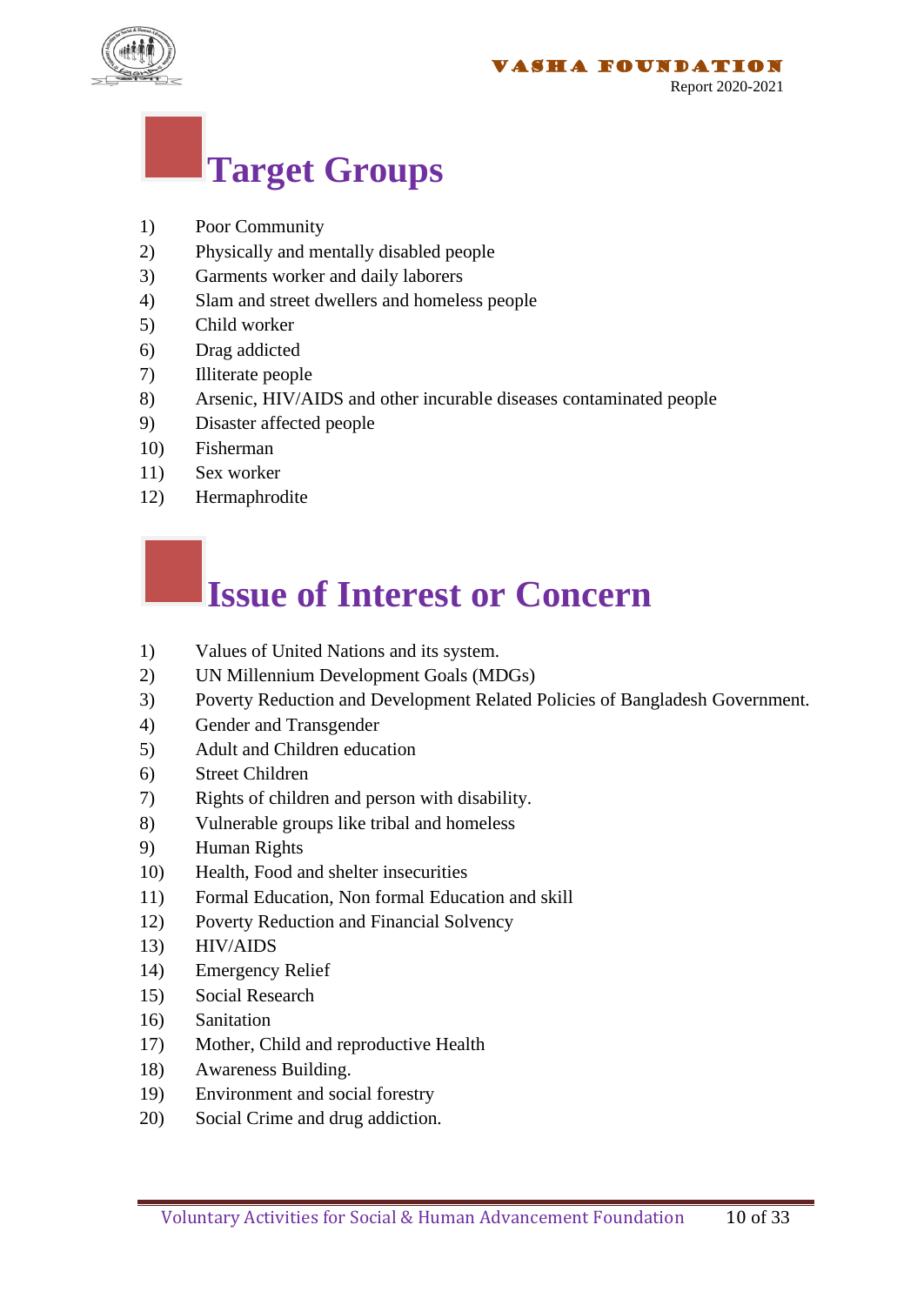

### **Organizational Structure**

VASHA Foundation is an 'Organization not for profit` registered under the societies registration Act XXI of 1860. VASHA Foundation is at present structured in the follow manner.

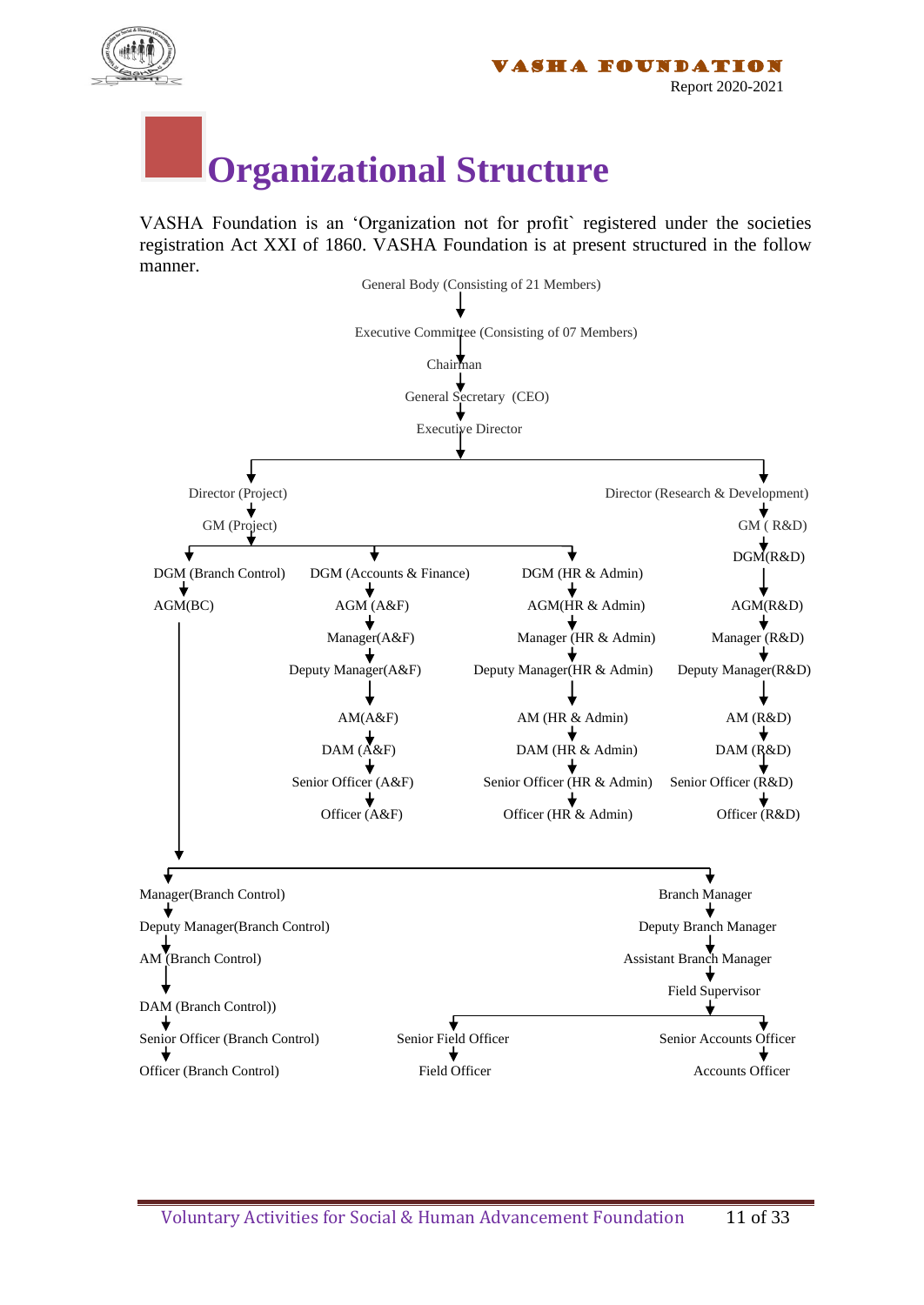

#### **Executive Committee**

It is an elected form from the General Body (GB). It is formed by 07 (seven) Members. The chairman of the Executive Committee (EC) is the chief executive of the organization. The Chairman carries out the responsibilities of the organization as the chief executive officer. The list of the present EC is given below:

| Sl. | <b>Name and Address</b>             | <b>Designation</b>                | Year of      | <b>Profession</b> |
|-----|-------------------------------------|-----------------------------------|--------------|-------------------|
| No. |                                     |                                   | <b>Birth</b> |                   |
| 01. | Md. Abu Tayeb<br><b>Chowdhury</b>   | Chairman                          | 1986         | <b>Business</b>   |
| 02. | Pankaz Kumar<br>Engr.<br><b>Dey</b> | Vice Chairman                     | 1983         | Service           |
| 03. | <b>Parimal Kanti Paul</b>           | General Secretary &<br><b>CEO</b> | 1975         | <b>Business</b>   |
| 04. | <b>Poulumi Rudra</b>                | Treasurer                         | 1980         | <b>Business</b>   |
| 05. | <b>Sorowar Amin</b>                 | <b>EC</b> Member                  | 1983         | Service           |
| 06. | <b>Kohinoor Akter</b>               | <b>EC</b> Member                  | 1986         | Service           |
| 07. | <b>Emran Hossain</b>                | <b>EC</b> Member                  | 1980         | <b>Business</b>   |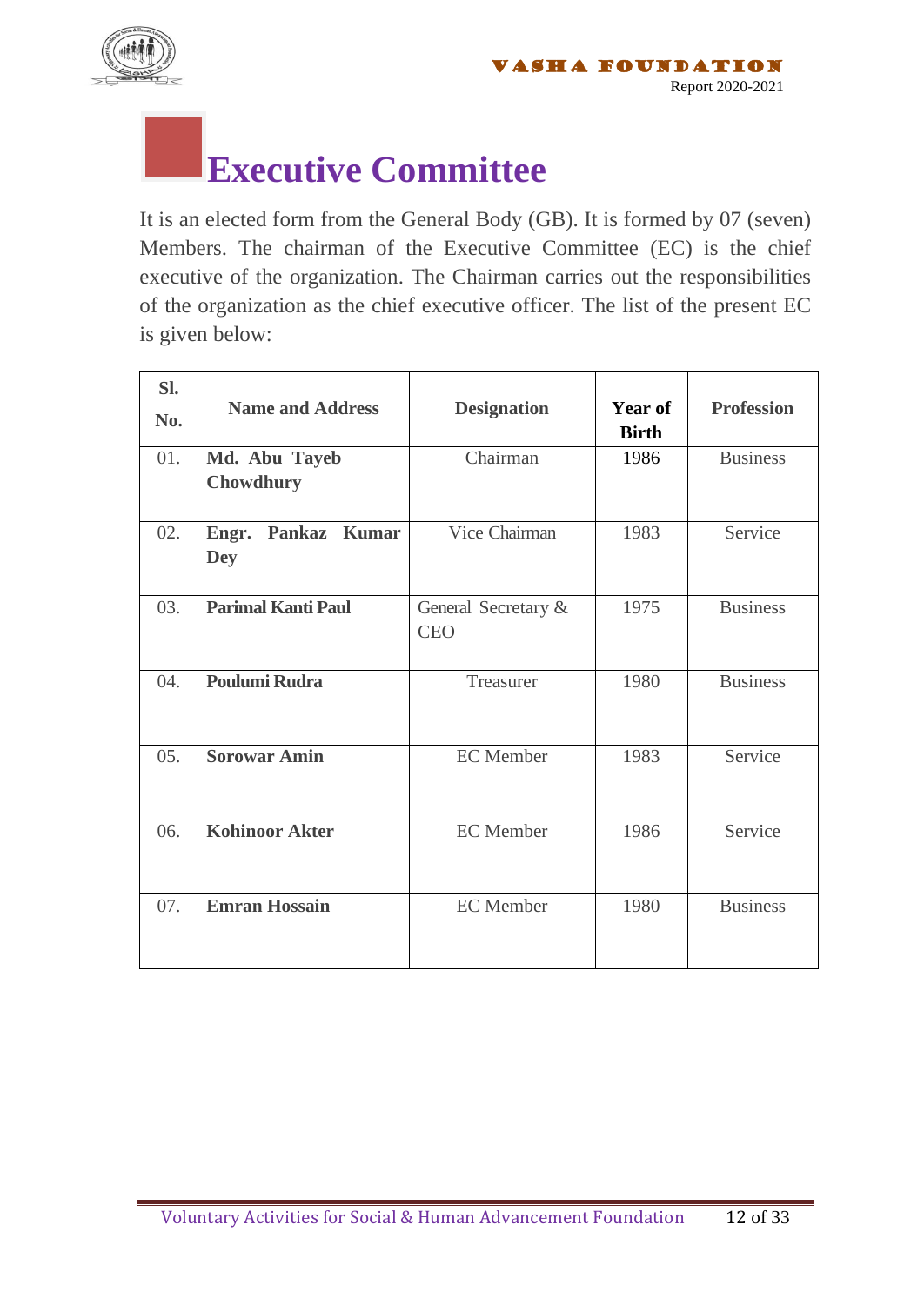





The General Body (GB) is formed by 21 (Twenty One) members who like to serve the society voluntarily. They sacrifice their talents and labors voluntarily for the society. The GB gives the overall policy guideline and direction for the efficient functioning of VASHA Foundation. It approves the annual budget of the organization drawn by the Executive Committee (EC). The names of the GB of VASHA Foundation are given below:

| SI.              | Name, Father's name,                                            | <b>Educational</b>                                                | <b>Profession</b>             | <b>Address</b>                                                                      |
|------------------|-----------------------------------------------------------------|-------------------------------------------------------------------|-------------------------------|-------------------------------------------------------------------------------------|
| No.              | <b>Nationality</b>                                              | Qualification                                                     |                               |                                                                                     |
| 1.               | Puolumi Rudra, D/O-AjoyRudra,<br>Bangladeshi.                   | <b>Bachelor of Commerce</b><br>(Management)                       | <b>Business</b>               | Fatapur, Hathazari,<br>Chittagong, Bangladesh                                       |
| $\overline{2}$   | Parimal Kanti Paul, S/O-Late<br>Abinash Paul, Bangladeshi.      | <b>Masters of Science</b><br>(Mathematics), MBA, LLB              | Service                       | Khuruskul, Paulpara,<br>Cox's Bzar.                                                 |
| 3                | Raju Chowdhury, s/o- Late Sujit<br>Chowdhury, Bangladeshi       | M. Sc (Statistics)                                                | <b>Business</b>               | Shilalia, Ushkhain,<br>Anowara, Chittagong.                                         |
| $\overline{4}$   | Mohamad Faridul Islam<br>S/O-Sogir Ahmed, Bangladeshi.          | Diploma in Pathology                                              | Service                       | Talukderbari, Haralo,<br>Chandonaise, Chattogram.                                   |
| $\overline{5}$   | Engr. Piatos Nandi, S/O-Hirendra<br>Lal Nandi, Bangladeshi.     | Bachelor of Science in<br>Electrical & Electronics<br>Engineering | Service                       | Kazir Dewry, Chattogram,<br>Bangladesh                                              |
| $\sqrt{6}$       | Dr. Anupam Majumder, S/O-Raboti<br>Mohon Mojumder, Bangladeshi. | <b>MBBS</b>                                                       | Service                       | Kadamtoli, Bosurhat,<br>Noakhali, Bangladesh                                        |
| $\boldsymbol{7}$ | Kohinoor Akter, S/O-Md. Abdul<br>Kuddus. Bangladeshi.           | Diploma In Architect                                              | Service                       | Andermanik, Lohaghara,<br>Chattogram.                                               |
| $\,8\,$          | Pankaj Chowdhury, S/O-Swapon<br>Chowdhury, . Bangladeshi.       | Bachelor of Science in<br>Electrical & Electronics<br>Engineering | Service                       | 1023/B,120 Nur Ahamad<br>Road, Kazir Dewry,<br>Chattogram.                          |
| 9                | Mitun Das, S/O-Badal Das,<br>Bangladeshi.                       | <b>Bachelor</b> of Arts                                           | Service                       | 1023/B,120 Nur Ahamad<br>Road, Kazir Dewry, Ctg.                                    |
| 10               | Supriya Dey, D/O-Mrinal Kanti Dey,<br>Bangladeshi.              | <b>Bachelor of Commerce</b><br>(Management)                       | Service                       | Meher Building, Alkoran,<br>Kotwalli, Chittagong.                                   |
| 11               | Suman das, s/o- late Sadan Das,<br>Bangladeshi                  | M. Com                                                            | Service                       | Vill. + Post: Anowara,<br>Chittagong                                                |
| 12               | Pankaj Kumar Dey, So- Mrinal<br>Kanti Dey, Bangladeshi          | B.Sc. Engineering (EEE)                                           | Service                       | Potia, Chittagong                                                                   |
| 13               | Dipesh Barua, S/o- Sukar Barua,<br>Bangladeshi                  | M.Sc. (Applied<br>Chemistry)                                      | Service                       | New Gulshan, Bandarban,<br>Hill tracks                                              |
| 14               | Shamima Nahar, D/O: Jahidul Islam<br>(Roton)                    | Diploma In Architect                                              | Teaching                      | 67/A high Level road,<br>Lalkhan Bazar,<br>Chittagong.                              |
| 15               | Md. Abu Tayeb Chowdhury<br>, S/O: Abdul wadud Chowdhury         | Diploma in Architect                                              | <b>Business</b>               | Chowdhury bari, Vill:<br>Imam Nogor, P.O: Vatiari,<br>P.S: Sitakundu,<br>Chittagong |
| 16               | Bikash Chowkraborty, S/O: Dulal<br>Chowkraborty                 | BSS, Diploma in<br>Software Engineering                           | Teaching &<br><b>Business</b> | Vill: Mirzapur, P.O:<br>Sorkar Hat, P.S:<br>Hathazari, Chittagong                   |
| 17               | Sorware Amin, SO: Anisul Haque.                                 | Diploma in Computer<br>Engineering                                | Teaching                      | Daskin Ambaria, P.O:<br>Mirshorai, P.S: Mirshorai,<br>Chittagong                    |
| 18               | Emran Hossain, S/O: Md. Hossain.                                | BBA, MBA                                                          | <b>Business</b>               | Gomostar Bari, North<br>Burichor, P.O: Rashid<br>Bari,                              |
| 19               | Md. Nasir Uddin, S/O: Late Alhaz<br>Abul Boshor                 | B.S.S (Hons.)                                                     | <b>Business</b>               | Boshor Monjil, Plat no:<br>08, 144 Ananda Bag, Nur<br>Ahmed Road, Chittagong.       |
| 20               | Muthun Nandi, S/O: Lolit Mohon<br>Nandi                         | B. Com (pass)                                                     | <b>Business</b>               | Nandi Bari, Vill: Boroma,<br>P.O: Dhamair Hat, P.S:<br>Chondanaish, Chittagong      |
| 21               | Aurun Kanti Das, S/O: Amol Kanti<br>Das.                        | M. Com, MBA, CACC                                                 | Service                       | Vill: Nolua, P.O:<br>Shamuhari, P.S: Satkania,<br>Chittagong.                       |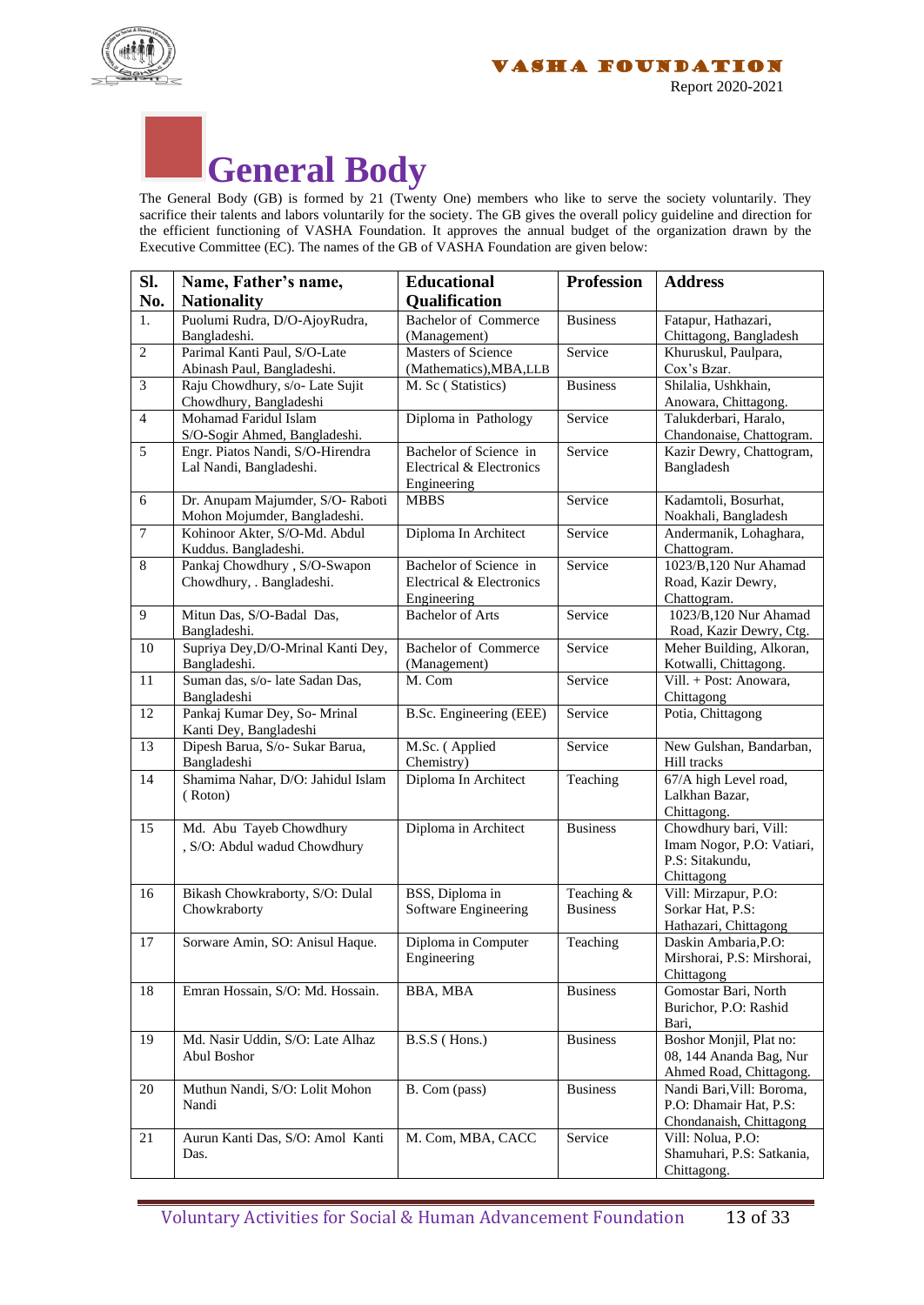

#### **Advisory Committee**

The organization has an advisory forum whose activities are non administrative and voluntary but advisory. The list of the advisory committee is as below:

| SI. | <b>Name, Address</b>         | <b>Educational</b>   | <b>Profession</b>          |
|-----|------------------------------|----------------------|----------------------------|
| No. |                              | <b>Qualification</b> |                            |
| 1.  | Mr. Prodip Paul, Mehedi Bag, | <b>FCMA</b>          | Service                    |
|     | Payesnlaish, Chattogram      |                      |                            |
| 2   | Mr. Rakhal Chandra Paul,     | M.A, B. Ed.          | Retired (Ex. Government)   |
|     | Khuruskul, Cox'sbazar.       |                      | <b>Education Officer</b> ) |
| 3   | Mr. Pritom Das               | MA (Public           | Journalist                 |
|     |                              | Administration)      |                            |
| 4   | Mr. Pronob Boll              | <b>MA</b>            | Journalist                 |
| 5   | Md. Anamul Haque, House#     |                      |                            |
|     | 2, Road#7, Block#C, Mirpur,  | M. Com               | <b>NGO Consultant</b>      |
|     | Dhaka-1216.                  |                      |                            |



The organization has a well-defined structure and guidelines for appointing human resources. Its size will be enlarged as per it's activities and reasonable requirements. Initially it has been conducting its activities by the following workforce (As on 30 June, 2021):

- a) Executive Director- 01
- b) Project Director 01
- c) Manager- 01
- d) Asst.Manager-02
- e) Accounts Office- 01
- f) Field supervisor- 02
- g) Field Officer- 09
- h) Peon cum Cooker-01
- i) Volunteer(Non-Paid) -82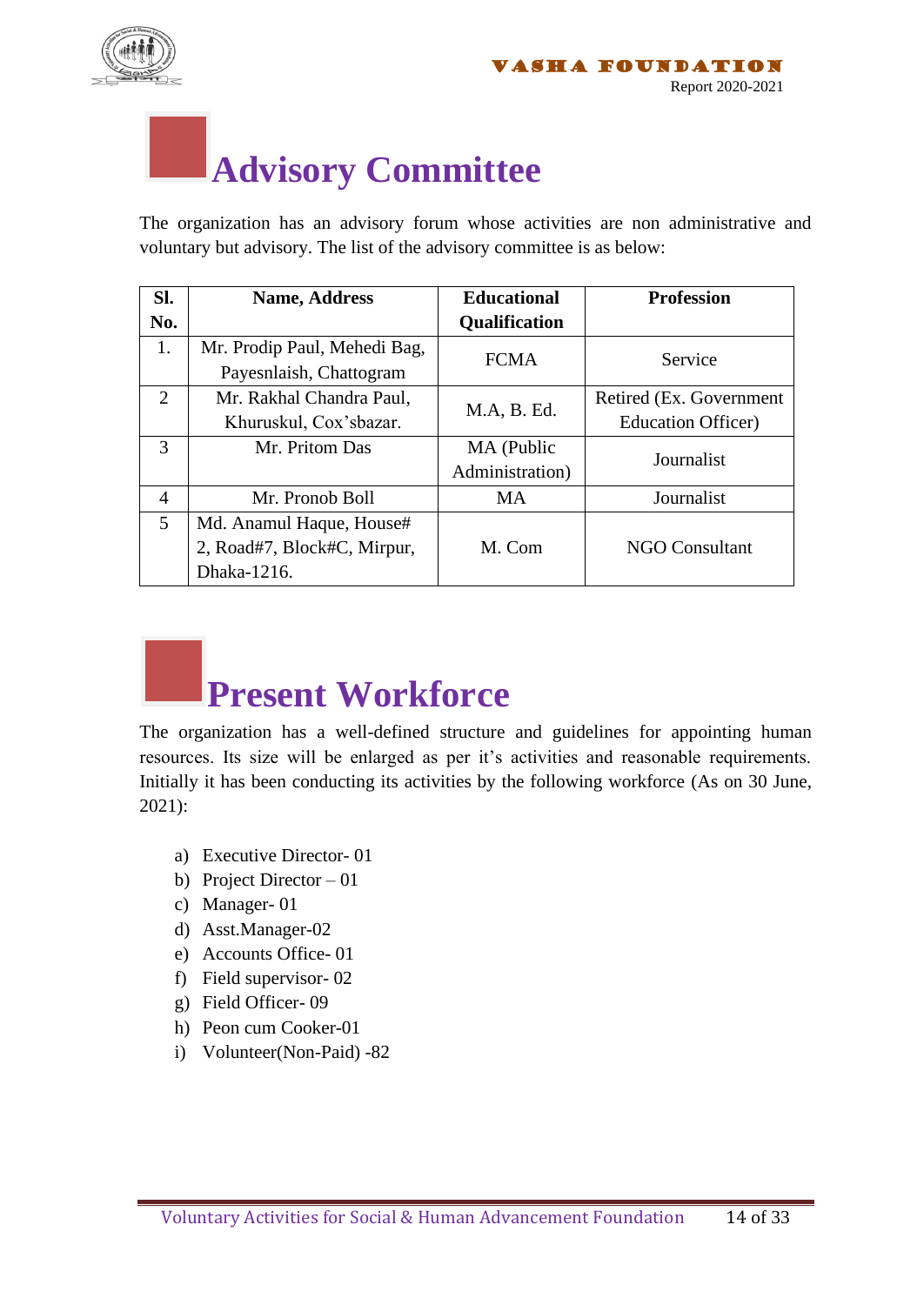

#### **Bank**

- 1) Bangladesh Commerce Bank Limited.
- 2) Southeast Bank Limited.
- 3) Sonali Bank Limited.
- 4) Standard Bank Limited.

### **Financer**

- 1) Bangladesh Commerce Bank Limited.
- 2) MIDAS Financing Limited.

#### **Network**

- 1) CDF-Credit Development Forum.
- 2) ADAB-Association of Development Agencies Bangladesh.
- 3) Chattogram Zila Proshason Unnoyon Sohojatri NGO. (Development Partner NGO of Chattogram District)



#### **HUDA HOSSAIN & CO.(Chartered Accountants)**

 Office Address : House #27/5/A, Level-2, Topkhana Road, Segunbagicha, Dhaka- 1000.

## **TSD Program**

 TSD: Training for Skill Development Date of Starting: 14/05/09 Funded By: VASHA Foundation. Type of the Action: I) Basic and informal education II) Garments training Beneficiary Members (As on June 30, 2021): No. of Targeted Beneficiaries: 9600 person. No. of Members who have finished training: 660 Status of the Program: Continuing.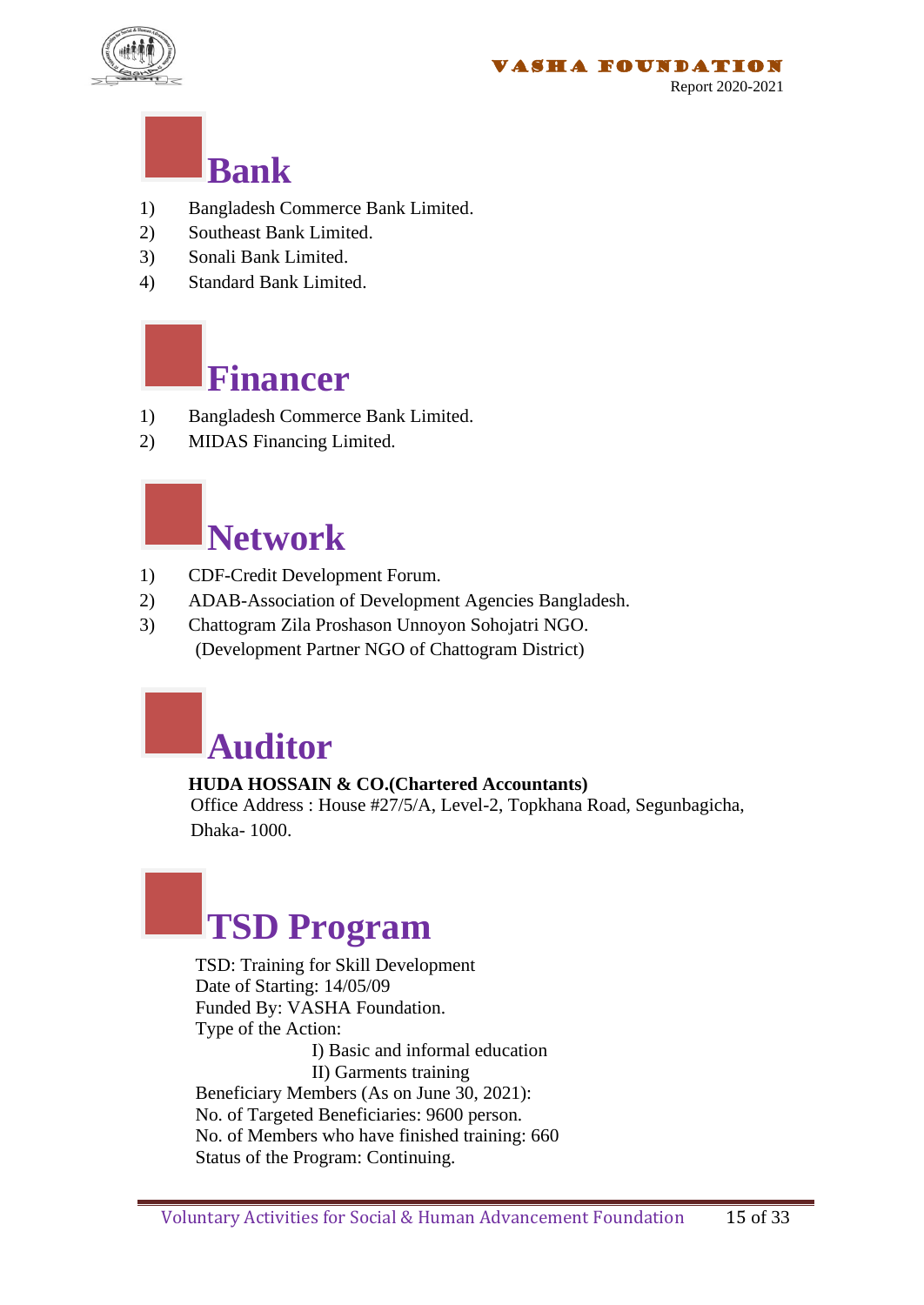

#### **Micro-Credit Program**

 **Date of Starting**: 27/08/05 **Funded By:** VASHA Foundation. MIDAS Financing Limited. **Target Sector:** Grocery Shop, Micro & Small Trade, Housing, Vehicles, Going Abroad, Health & Medical, Sewing, Land Purchase, Livestock, Poultry, Agriculture, Fisheries, education. **Beneficiary Members** (As on June 30, 2021) **:** 2085 (Female) **Loan Recipient Information** (As on June 30, 2021): a) Total Loan Recipient  $= 1,18,511$ b) Loan Recipient who has already Full Refunded  $= 1,16,426$ c) Current Loan Recipient = 2085 d) Cumulative Loan Disbursement =  $40,51,81,000.00$  (Excluding Service Charge) e) Total loan Disbursed in BDT =  $7.52,61,000.00$  (Excluding Service Charge) f) Current Outstanding in  $BDT = 5,28,27,436.00$  (Excluding Service Charge)  **Savings Information (**As on June 30, 2021**):** Member Savings Collected (Excluding Interest) = 1, 41, 86,345.00

Member Savings Balance (Including Interest) = 2, 13, 34, 169.00

Member Savings Refunded (Excluding Interest) = 1, 35, 99,438.00

#### **Corona Incentive Loan**

The Jubilee Road Branch of Bangladesh Commerce Bank Limited has funded the "Voluntary Activities for Social & Human Advancement Foundation (VASHA Foundation)" under the Corona incentive announced by the Honorable Prime Minister of the Government of the People's Republic of Bangladesh.

With the support of Bangladesh Bank, Bangladesh Commerce Bank Limited has provided this funding for the distribution of micro-credit among low-income professionals, farmers and marginal / small traders affected by the Novel Corona virus. A Memorandum of Understanding (MoU) was signed between Bangladesh Commerce Bank Limited and VASHA Foundation on December 12, 2020. Later, Bangladesh Commerce Bank Limited officially handed over the grant and check to the VASHA Foundation.

A Bangladesh Bank circular said, "Economic activities in Bangladesh are being hampered due to the outbreak of Novel Corona Virus (Covid-19). As a result, the country's lowincome professionals, farmers and marginal / small traders are not able to conduct their income generating activities. The contribution of the country's low income professionals, farmers and marginal / small businesses to the rural economy is undeniable. A scheme has been formulated by Bangladesh Bank to ensure the economic activities of the marginalized people affected by the corona virus and ensure inclusive development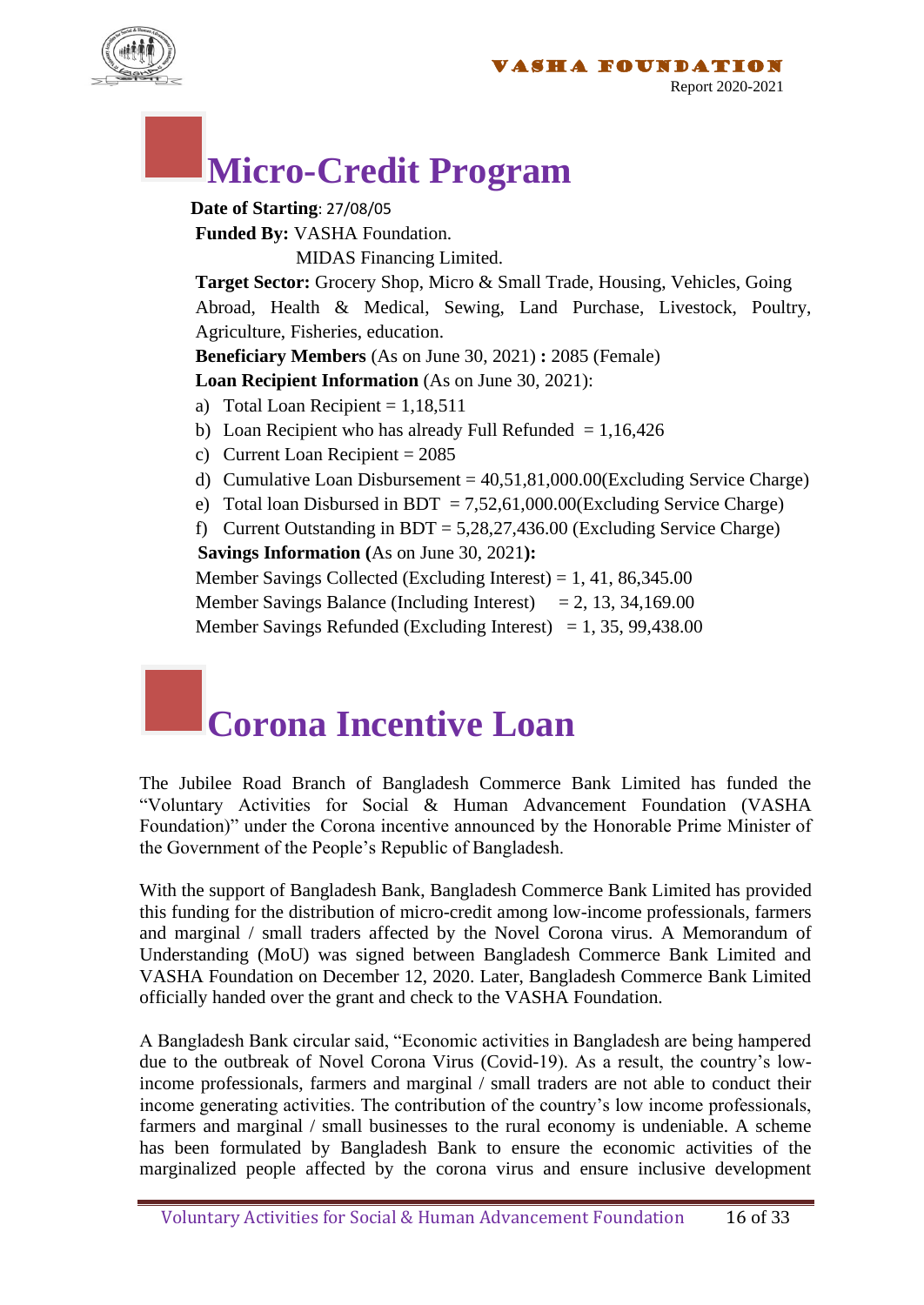



Report 2020-2021

through financial inclusion activities. Bangladesh Commerce Bank Limited has financed to VASHA Foundation under this scheme to distribute microcredit among the country's low-income professionals, farmers and marginal / small traders. The loan has been distributed by VASA Foundation in the 6 police stations and upazila areas of Chattogarm district.

#### **Corona incentive Loan Program at a glance:**

Date of Staring- 06/01/2021 Funded By: Bangladesh Commerce Bank Limited. Beneficiary Members (As on June 30, 2021) Total (Female): 43

Loan Recipient Information (As on June 30, 2021)

- a) Total Loan Recipient  $= 43$
- b) Member Savings in BDT =  $3.10,472.00$
- c) Total loan Disbursed in BDT =  $25,00,000.00$
- d) Current Outstanding in BDT =  $14,57,655.00$

Status of the Program: Continuing.

#### **Covid-19 Response**

Covid-19 Corona virus infection took a deadly shape in the world. All of us know that this epidemic disease was first identified in December 2019 in Wuhan, the capital of China's Hubei province. Most of the country of the world went under lockdown less or more. We, the human race were passing through the toughest time due to the corona virus pandemic. People from every corner of the world were suffering severely. Due to maintain social distancing, countries of all over the world applied this lockdown. Our Bangladesh was also not in exception.

As Bangladesh is a developing country, most of the people cannot afford the luxury of staying at their places without doing their jobs. For them, no work results no money and consequently no food. They completely live on hand to mouth. If they have no work, then they have no afford to buy food. Most of the under privileged people such as farmers, day laborers, garment workers, construction workers, rickshaw pullers, transport workers and so on were deeply victim of lockdown situation. The longer this lockdown period was continuing, the more people were getting affected. Besides the poor, lower middle class and middle class people were also suffering less or more.

Government took various admirable and estimable steps to ensure supplies of their daily needs. But only government's alone action was not enough in this terrible situation . Everyone should had extend a helping hand from their respective positions. Considering this reality of the present situation, 'Voluntary Activities for Social & Human Advancement (VASHA) foundation' conducted a relief program to stick up for the needy people. As a Non-Government and Not-for-profit organization, VASHA Foundation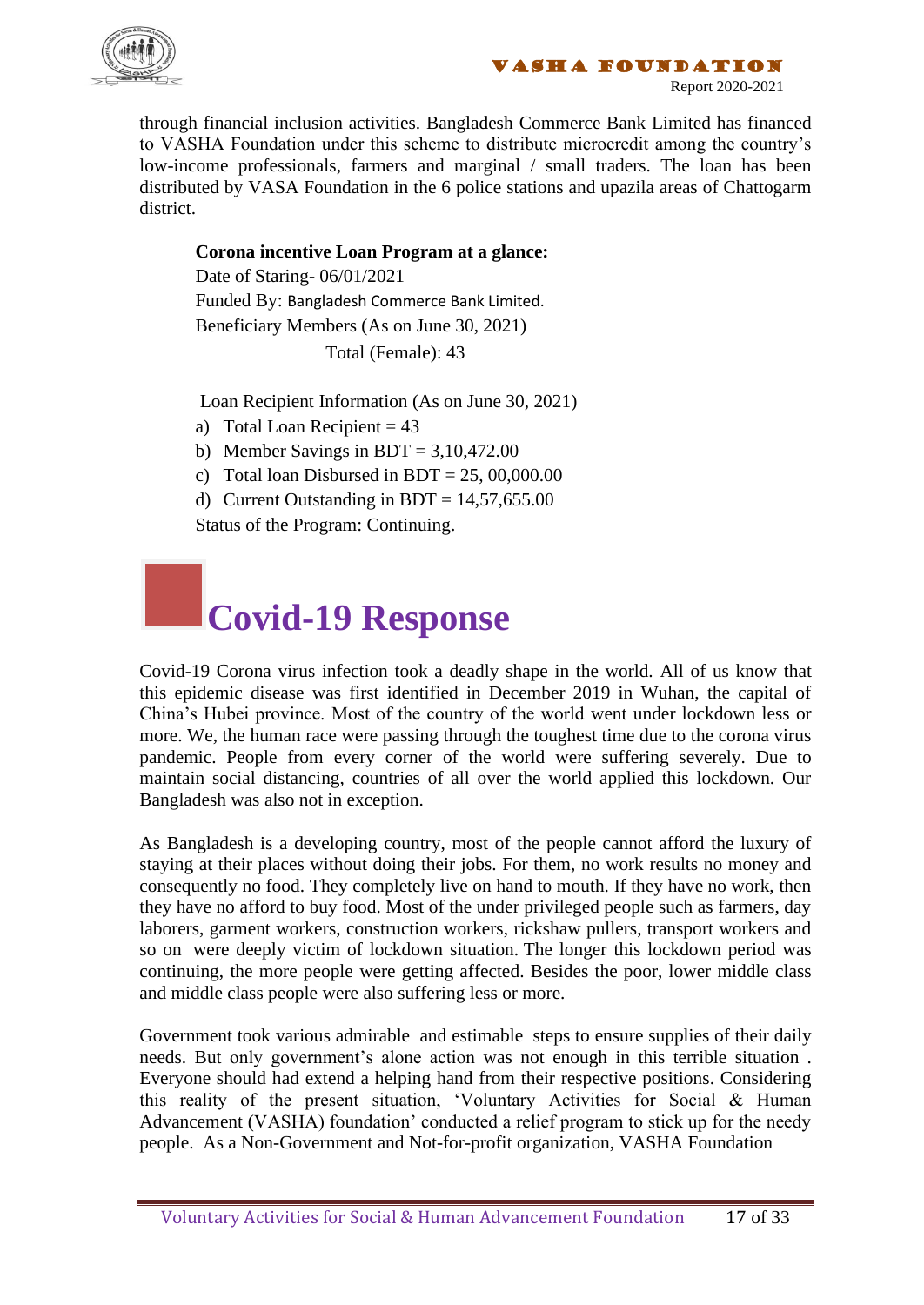

distributed food packs containing rice, lentils, oil, potatoes, flour, soap and onions as gift to the poor and lockdown affected families which generally live on hand to mouth.

The field workers and volunteers of VASHA Foundation went to the doors of its beneficiaries. They distributed awareness leaflets among the people. The activist explained the inhabitants how to save themselves from infection with Covid-19 Corona virus. They performed this campaign in the greater Chattogram district.

## **Scope & Coverage Area**

**Scope**: All over Bangladesh

**Coverage Area:** Followings areas of Chattogram District.

- 1) Ward # 09, Pahartoli, Chattogram City Corporation, Chattogram.
- 2) Ward # 10, Pahartoli, Chattogram City Corporation, Chattogram .
- 3) Ward # 11,Daskin Kattoli,Chattogram City Corporation, Chattogram.
- 4) Ward # 12, Pahartali, Chattogram City Corporation, Chattogram .
- 5) Ward# 13, Pahartoli, Chattogram City Corporation, Chattogram.
- 6) Ward # 25, Halishahor, Chittagong City Corporation, Chittagong .
- 7) Ward # 38, Ananda Bazar, Bondor, Chattogram City Corporation, Chattogram .
- 8) Union # 05,Ward # 03,Barhabkunda,Kumira, Sitakunda, Chattogram.
- 9) Union # 06, Ward # 07, 08, 09, Banshbariya, Kumira, Sitakunda, Chattogram.
- 10) Union # 07, Ward # 01,03, 04, 05, 06, 07, 08,Kumira, Sitakunda, Chattogram.
- 11) Union # 08, Ward # 01, Uttor Sonaichari, Kumira, Sitakunda, Chattogram.
- 12) Union # 10, Ward # 04 , Salimpur, Sitakunda, Chattogram.
- 13) Union # 09, Ward #04, Bhatiary, Sitakunda, Chattogram
- 14) PHP Kumira,Sitakundo, Chattogram.
- 15) Banchbaria, Sitakundo, Chattogram.
- 16) Amerabad,WestAmeribad,Muradpur,Shivpur,Sitakundo, Chattogram.
- 17) Doulati para, Bazartali, Barobkundo Bazar, Sitakundo, Chattogram.
- 18) Rastarmata, Sitakundo Uttor Bazar, Moddam BayeorKil, Sitakundo, Chattogram.
- 19) Fokirhat, Ecopark Gate, Ukil Para, Moulabi Para, Chowdhury, Desh Nogor & Bhueya Para, Sitakundo, Chattogram.
- 20) Edulpur, Wabda, Goadan Road, Guniakhali, Uttor Bater Khil, Dhakkin Bhater Khil, Sitakundo, Chattogram.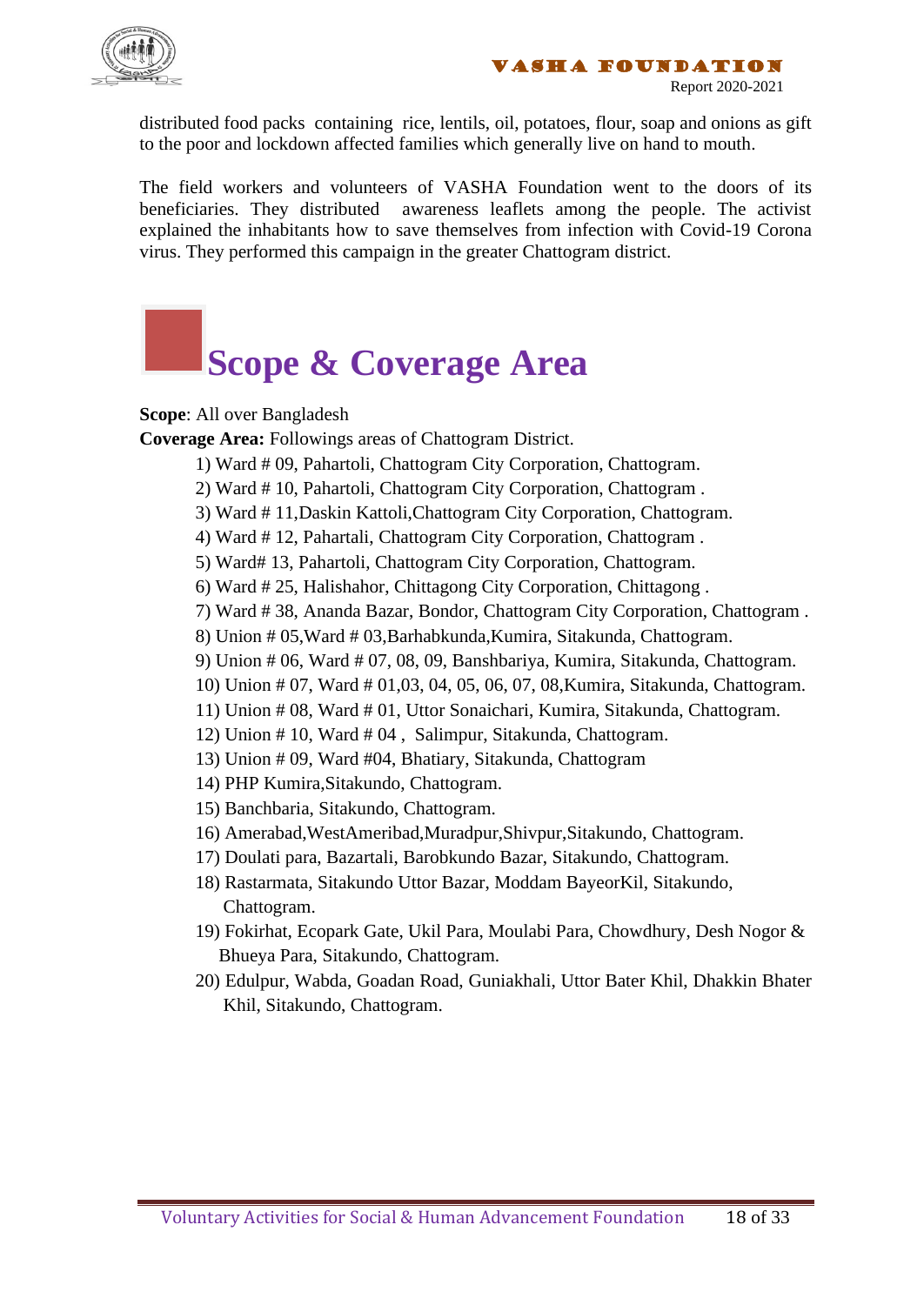

#### **Report from Executive Committee**

- 1) VASHA (Voluntary Activities for Social and Human Advancement) Foundation is a non- Government and not-for- profit organization (NGO) founded in 2005 with the active initiative by Engr. Priatos Nandi, an eminent social worker and enthusiastic young people to promote the socio-economic condition of the less fortunate and powerless people of the area irrespective of cost, race and religion.
- 2) VASHA Foundation is registered under the registrar of Joint Stock Company, Bangladesh under the society registration ACTXXI of 1860. The date of registration is the Fourth May Two Thousand and Five.
- 3) The organization has enlisted with the Directorate of Youth Development, Ministry of Youth and Sport, Government of Peoples' Republic of Bangladesh on 31<sup>st</sup> January, 2010.
- 4) The association, VASHA Foundation has also enlisted and got the Certificate of Bangladesh Micro Credit Regulatory Authority (MRA) and the Ministry of Social Welfare, Government of People's Republic of Bangladesh on October 07, 2012.
- 5) The registered office of VASHA Foundation is ''Holding #1216/F (01), Ground Floor (East Unit) Plot # 80, Road # 08 , Prosanti R/A, North Kattoli, Kornel Hat, PS-Pahartoli, Dist – Chattogram- 4217, Bangladesh.
- 6) The organization conducts its regular activities from this office.
- 7) The micro-credit program being started at the twenty seventh August Two Thousand and Five (27/08/2005) has been running till today. Through this program many beneficiaries are getting financial advantages. Getting micro loan from this project they are being self dependent and solvent financially. We have many examples that prove that the microcredit program of VASHA Foundation has already made and yet is making a reasonable number of poor and ultra-poor beneficiary solvent.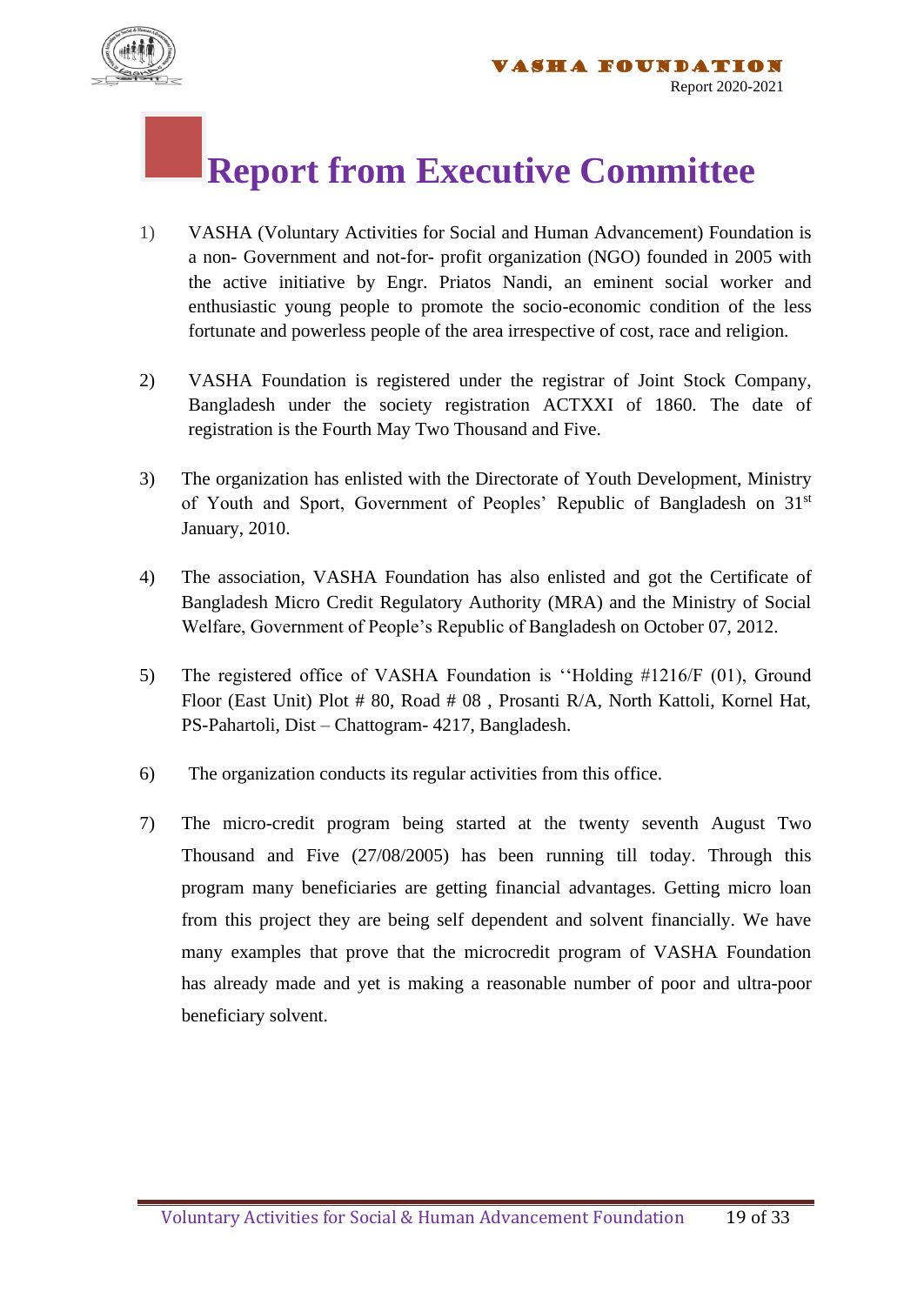

8) The no. of members (Who has taken loan) of previous ten years is shown below:

| <b>FY</b>     | Number of total beneficiary<br>member enrolled at the Year | <b>No. of Beneficiary Member in</b><br>debt at the Year ended. |
|---------------|------------------------------------------------------------|----------------------------------------------------------------|
|               | ended.                                                     |                                                                |
| June 30,2021  | 2175                                                       | 2085                                                           |
| June 30,2020  | 2378                                                       | 2297                                                           |
| June 30,2019  | 2108                                                       | 2057                                                           |
| June 30,2018  | 2014                                                       | 1843                                                           |
| June 30,2017  | 1667                                                       | 1480                                                           |
| June 30,2016  | 1499                                                       | 1267                                                           |
| June 30,2015  | 1285                                                       | 1162                                                           |
| June 30, 2014 | 1271                                                       | 1230                                                           |
| June 30, 2013 | 1261                                                       | 1159                                                           |
| June 30, 2012 | 1036                                                       | 955                                                            |



9) The organization has distributed cumulatively BDT 7, 52, 61,000.00 (principal) as micro loan among its beneficiaries from beginning till the June 30, 2021.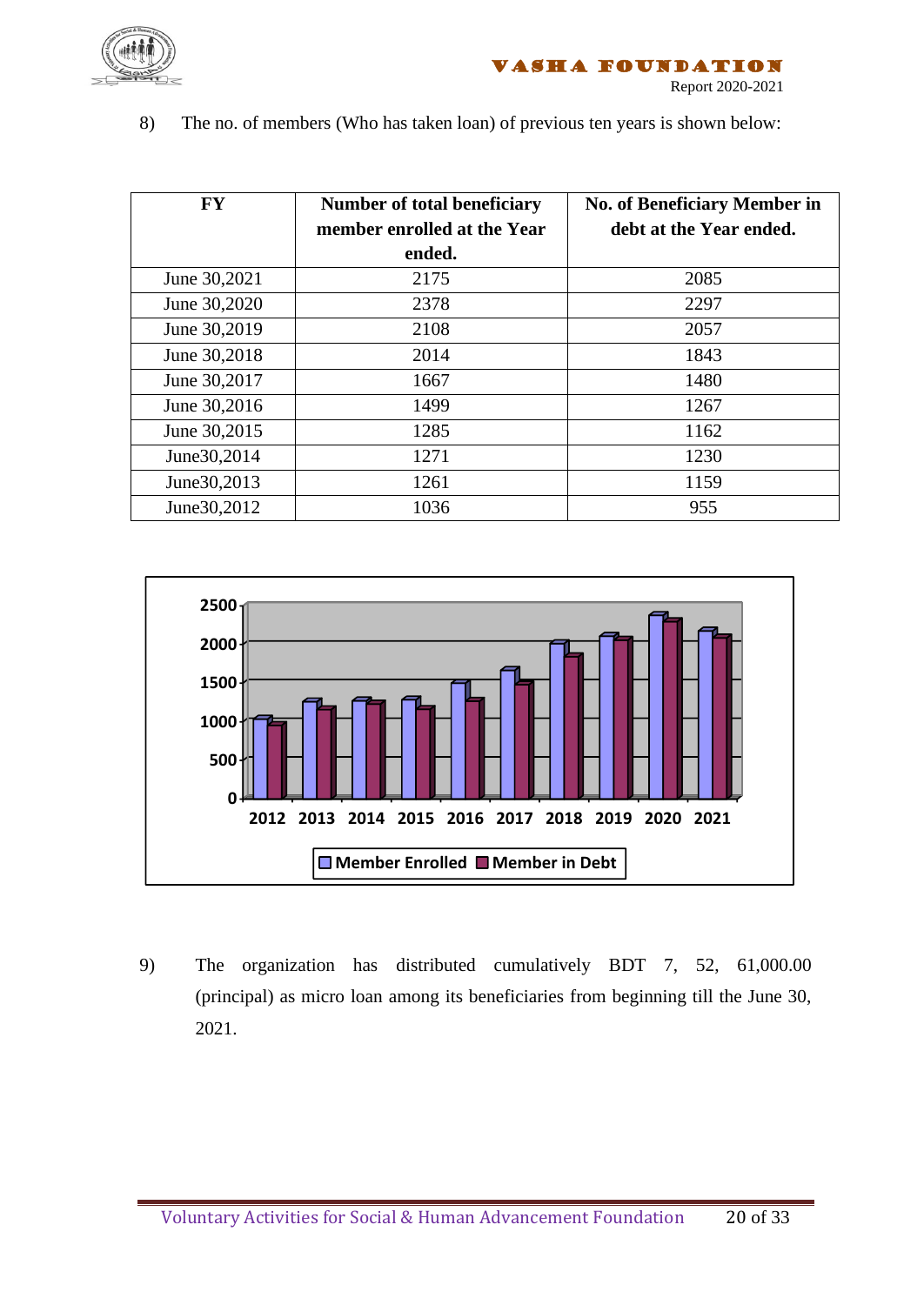

10) Comparative loan disbursement of previous ten years is shown below:

| Period        | Loan Disbursement in | Out Standing at     |
|---------------|----------------------|---------------------|
|               | <b>BDT</b>           | the Period ended.   |
|               | (Excluding Service)  | (Excluding Service) |
|               | Charge)              | Charge)             |
| $2020 - 2021$ | 7,52,61,000.00       | 5,28,27,436.00      |
| $2019 - 2020$ | 7,86,20,000.00       | 5, 16, 51, 713.00   |
| $2018 - 2019$ | 7,47,76,000.00       | 4, 20, 26, 460.00   |
| $2017 - 2018$ | 5,05,55,000.00       | 2,89,91,581.00      |
| $2016 - 2017$ | 2,89,52,000.00       | 1,63,98,001.00      |
| $2015 - 2016$ | 1,96,85,000.00       | 1,17,65,588.00      |
| $2014 - 2015$ | 1,62,45,000.00       | 95,80,123.00        |
| $2013 - 2014$ | 1,41,70,000.00       | 89,02,306.00        |
| $2012 - 2013$ | 1,27,03,000.00       | 78, 37, 427.00      |
| $2011 - 2012$ | 1,04,75,000.00       | 53,75,375.00        |



11) The rate of loan refunded is 99.69% that proves the organization competent.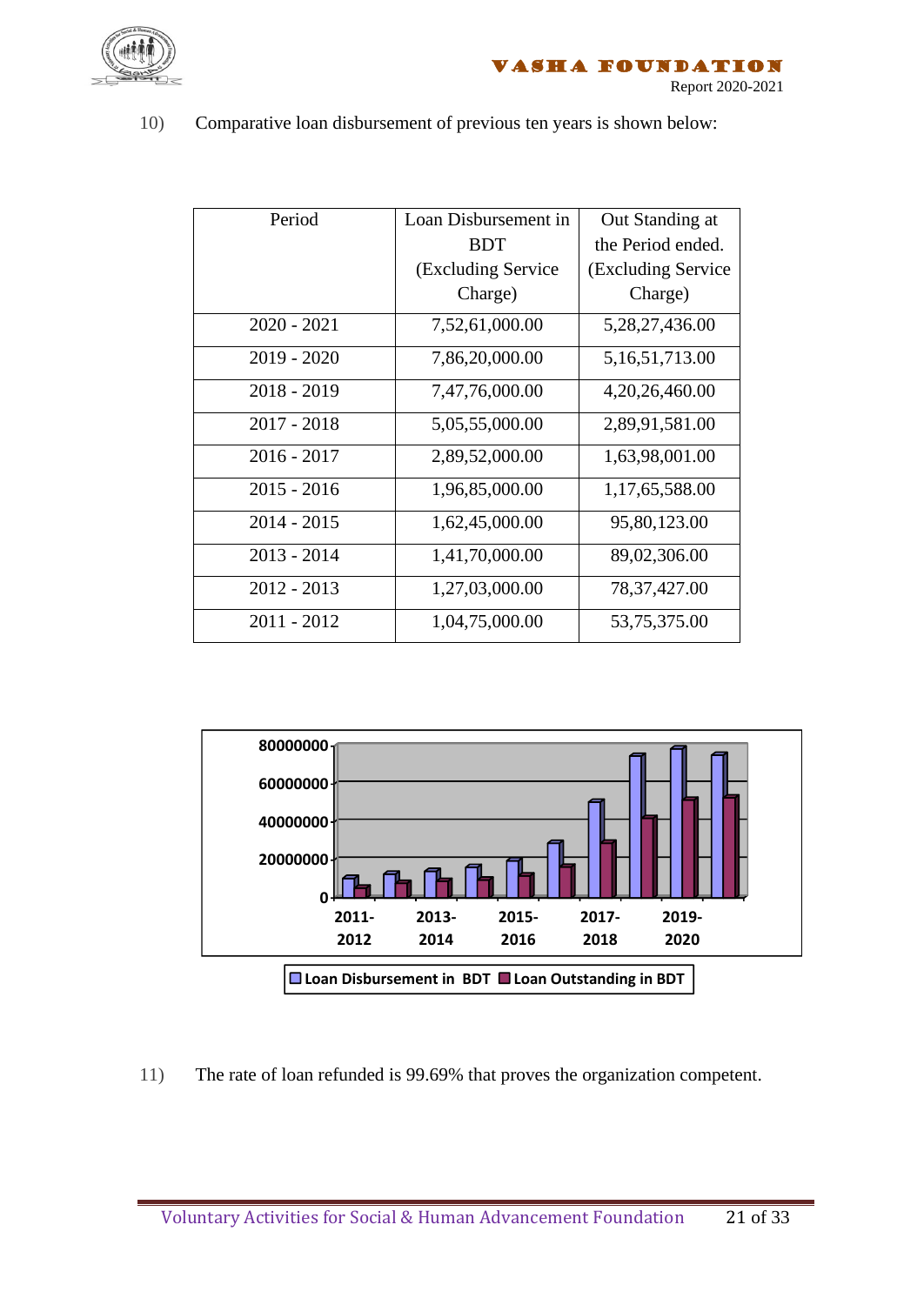

#### 12) Comparative number of beneficiaries indebt of the previous ten years:

|               | No. of Beneficiaries | No. of Beneficiaries in debt at the |
|---------------|----------------------|-------------------------------------|
| Period        | who has taken loan   | Year ended.                         |
|               | during the period    |                                     |
| $2021 - 2021$ | 1718                 | 2085                                |
| $2019 - 2020$ | 1834                 | 2297                                |
| $2018 - 2019$ | 2315                 | 2018                                |
| $2017 - 2018$ | 1935                 | 1843                                |
| $2016 - 2017$ | 1616                 | 1480                                |
| $2015 - 2016$ | 1357                 | 1267                                |
| $2014 - 2015$ | 1174                 | 1162                                |
| $2013 - 2014$ | 1130                 | 1230                                |
| $2012 - 2013$ | 1085                 | 1159                                |
| $2011 - 2012$ | 1120                 | 955                                 |

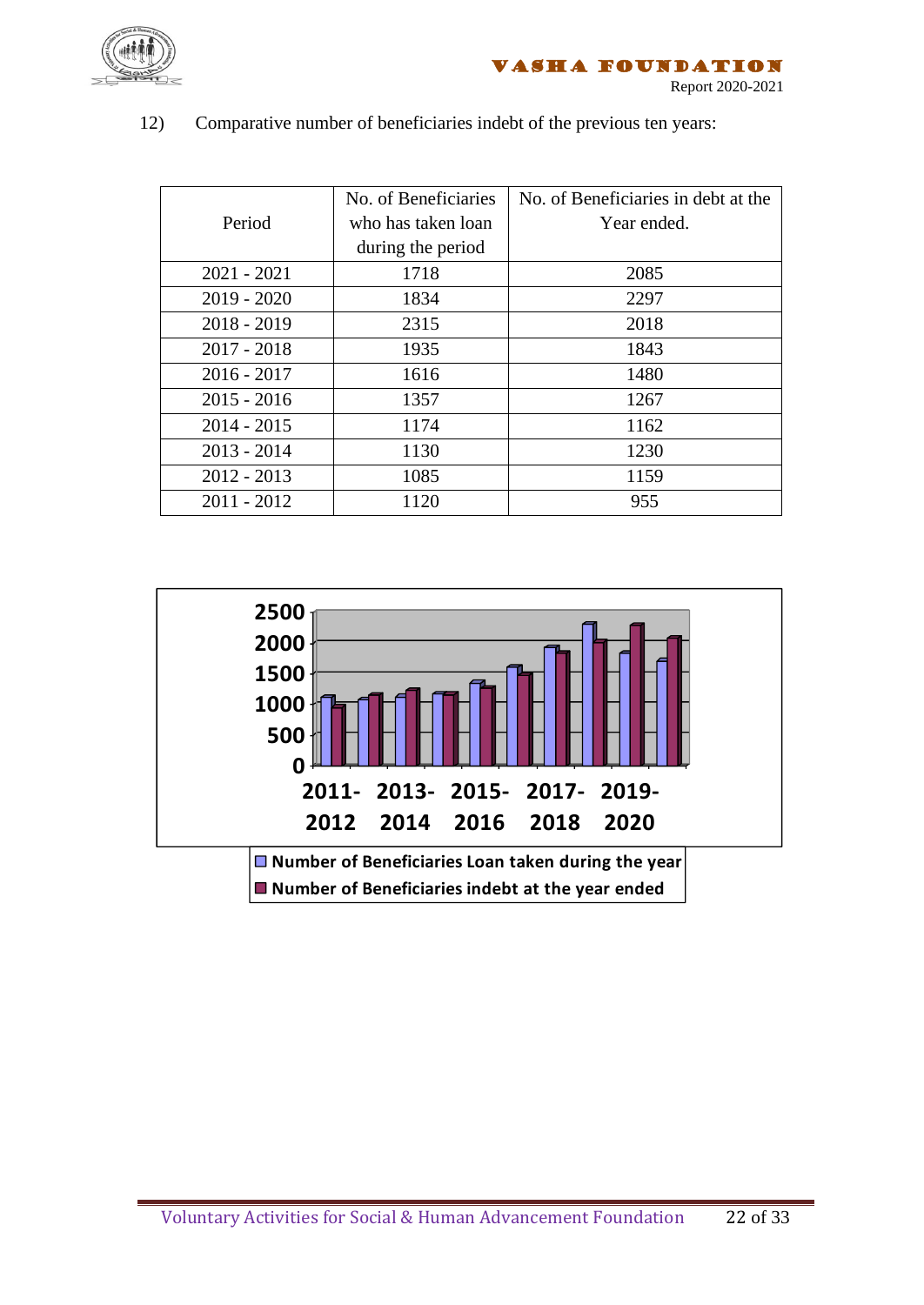

| <b>FY</b> | <b>Member Savings</b> | Member Savings Balance as at the    |
|-----------|-----------------------|-------------------------------------|
|           | Received (Excluding   | Period ended. (Excluding Interest – |
|           | Interest) In BDT      | in BDT)                             |
| 2020-2021 | 1,41,86,345.00        | 2,13,34,169.00                      |
| 2019-2020 | 1,30,80,661.00        | 2,07,47,262.00                      |
| 2018-2019 | 1,30,64,798.00        | 1,61,08,865.00                      |
| 2017-2018 | 9,570,190.00          | 12,258,241.00                       |
| 2016-2017 | 64, 52, 763.00        | 80,52,610.00                        |
| 2015-2016 | 51,65,048.00          | 65, 14, 360.00                      |
| 2014-2015 | 47,87,860.00          | 54, 14, 757.00                      |
| 2013-2014 | 41,76,274.00          | 53,24,803.00                        |
| 2012-2013 | 35,97,572.00          | 45,81,236.00                        |
| 2011-2012 | 16,03,630.00          | 36,45,536.00                        |

13) Members' savings information of the previous ten years:



- 14) As per the circulation and guidelines of Bangladesh Microcredit Regulatory Authority (MRA), daily, monthly and fixed deposit/ savings collection has not been collected in this year.
- 15) During the FY 2020-2021, 1718 persons of the beneficiaries have taken microloan and the amount of this loan (Principal) is BDT 7, 52, 61,000.00.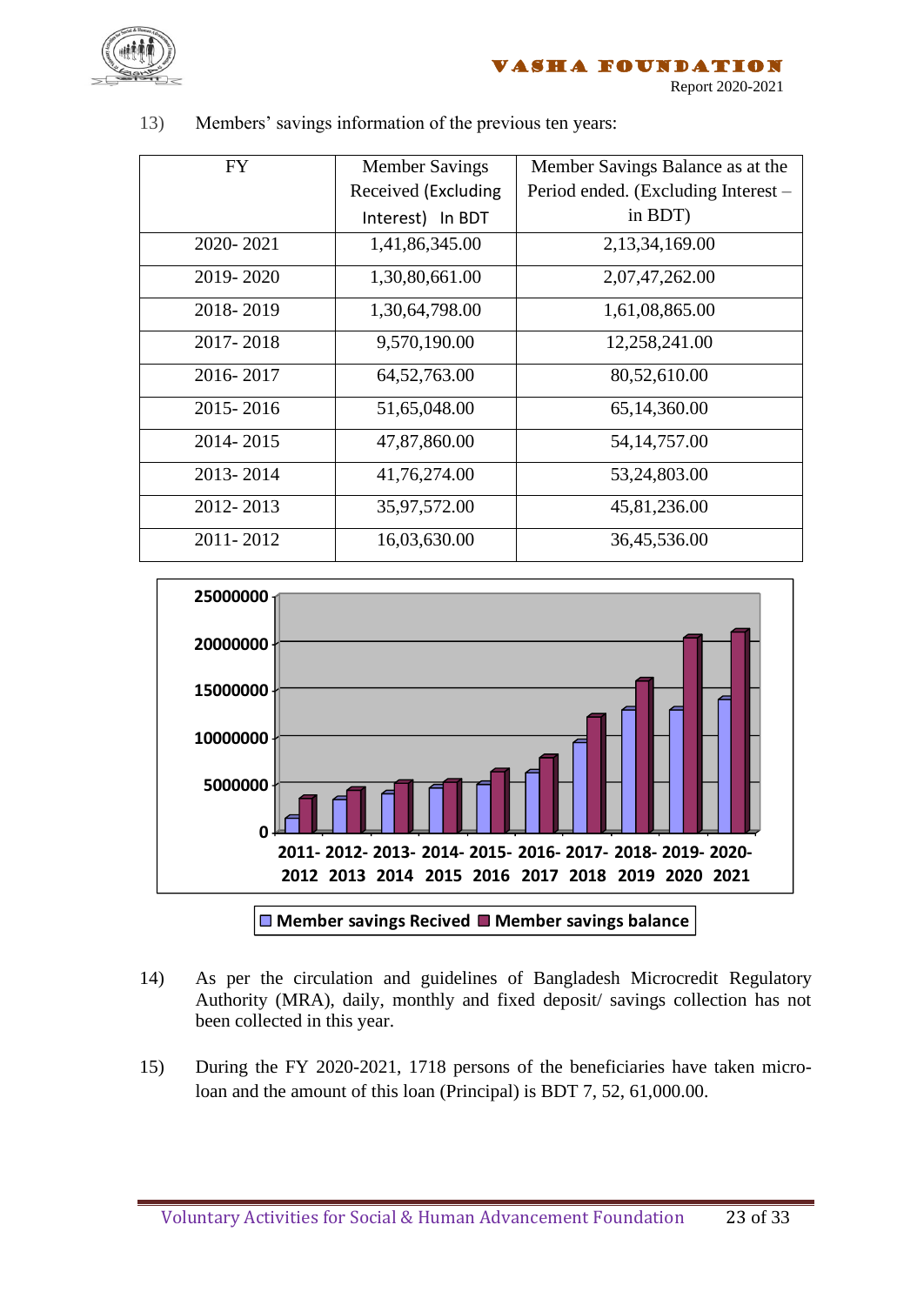

Report 2020-2021

| SL.No.         | <b>Sector</b>          | <b>Amount</b> |
|----------------|------------------------|---------------|
|                | Grocery Shop           | 4,572,000.00  |
| $\overline{2}$ | Micro & Small business | 26,430,000.00 |
| 3              | Housing                | 16,799,000.00 |
| $\overline{4}$ | Vehicles               | 8,020,000.00  |
| 5              | Going abroad           | 592,000.00    |
| 6              | Education              | 784,000.00    |
|                | Health & Medical       | 497,200.00    |
| 8              | Sewing                 | 416,600.00    |
| 9              | Land purchase          | 6,201,000.00  |
| 10             | Livestock              | 3,228,000.00  |
| 11             | Poultry                | 2,576,000.00  |
| 12             | Agriculture            | 2,539,200.00  |
| 13             | Fisheries              | 2,606,000.00  |
|                | <b>Total</b>           | 75,261,000.00 |

16) Sector wise loan disbursement in the FY 2020-2021:



- 17) Total number of active field is 82 till 30th June, 2021 where regular weekly meeting and other activities are going on**.**
- 18) In a hard competitive world like today's, it is very essential that both male and female of families have to come forward in the income generating way in order to bring the life well to do and the major weapon of income is training. An efficient person can appoint himself in earning anywhere in the world. It is essential to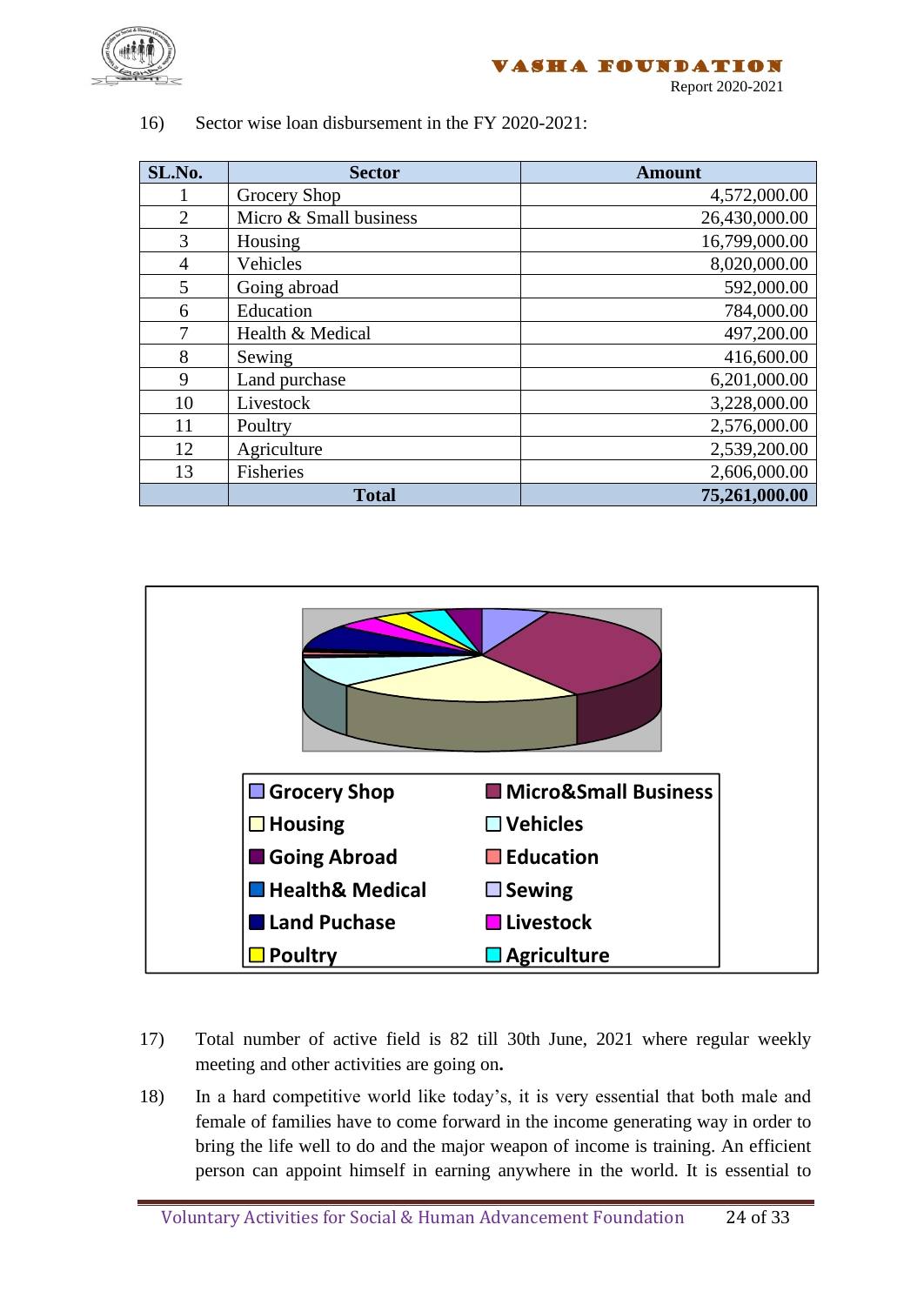

make the underprivileged people trained and skilled to make the financially solvent. Understanding this reality VASHA Foundation designed and initiated a program named 'TSD (Training for Skill Development)'. The organization has design this project to train 9600 underprivileged women and 9600 unemployed youth successively. Although it is very difficult to fulfill the target because financial lagging yet we hope that the organization will prove it successful by the technical and financial aid of the members, government and nongovernmental, donor individuals and agencies of home and abroad.

- 19) TSD training includes training on Sewing, Block-Boutiques, Embroidery, Garments, Karchupi, Beauty Parlor, etc.
- 20) TSD program covers the actions of Basic Education, Garments Training, Electrical Technician Training and Instrument distributing and training program is running in 33 fields where trainees are getting training.
- 21) TSD is designed targeting 9600 beneficiary to make them skilled. Already 660 trainee have successfully completed training on Sewing and Block respectfully. They are awarded by certificates and rewards.
- 22) Awareness Training activities about Human rights, health, Mother and child, gender violence, etc. are being carried on.
- 23) The total number of beneficiary member as at the year ended June 30, 2021 is 2085.
- 24) The establishment of branches of the organization in the following four areas is in progress, subject to the approval of the appropriate authorities:
	- 1. Sitakunda
	- 2. Kumira
	- 3. Nojumiahat
	- 4. Bondor.
- 25) VASHA Foundation conducted campaign on Covid-19 Corona Virus infection awareness.
- 26) Corona Incentive Loan was distributed during the year. With the support of Bangladesh Bank, Bangladesh Commerce Bank Limited has provided this funding for the distribution of micro-credit among low-income professionals, farmers and marginal / small traders affected by the Novel Corona virus.
- 27) Poverty is one of the biggest challenges to the development of a developing country like Bangladesh, where a major population is living in rural and semiurban areas. Poverty leads to hunger, malnutrition, illiteracy and social misdeeds. The Main reason is lack of ample employment opportunities here. The scheme of Micro-Credit has been found as an effective instrument for helped poor by providing them self-employment and making them credit worthy. VASHA Foundation is motivating alleviation poverty and sustainable development focused on microfinance in the city of Chattogram. We believe that the Organization will spread out its activities in other parts of Bangladesh in the near future.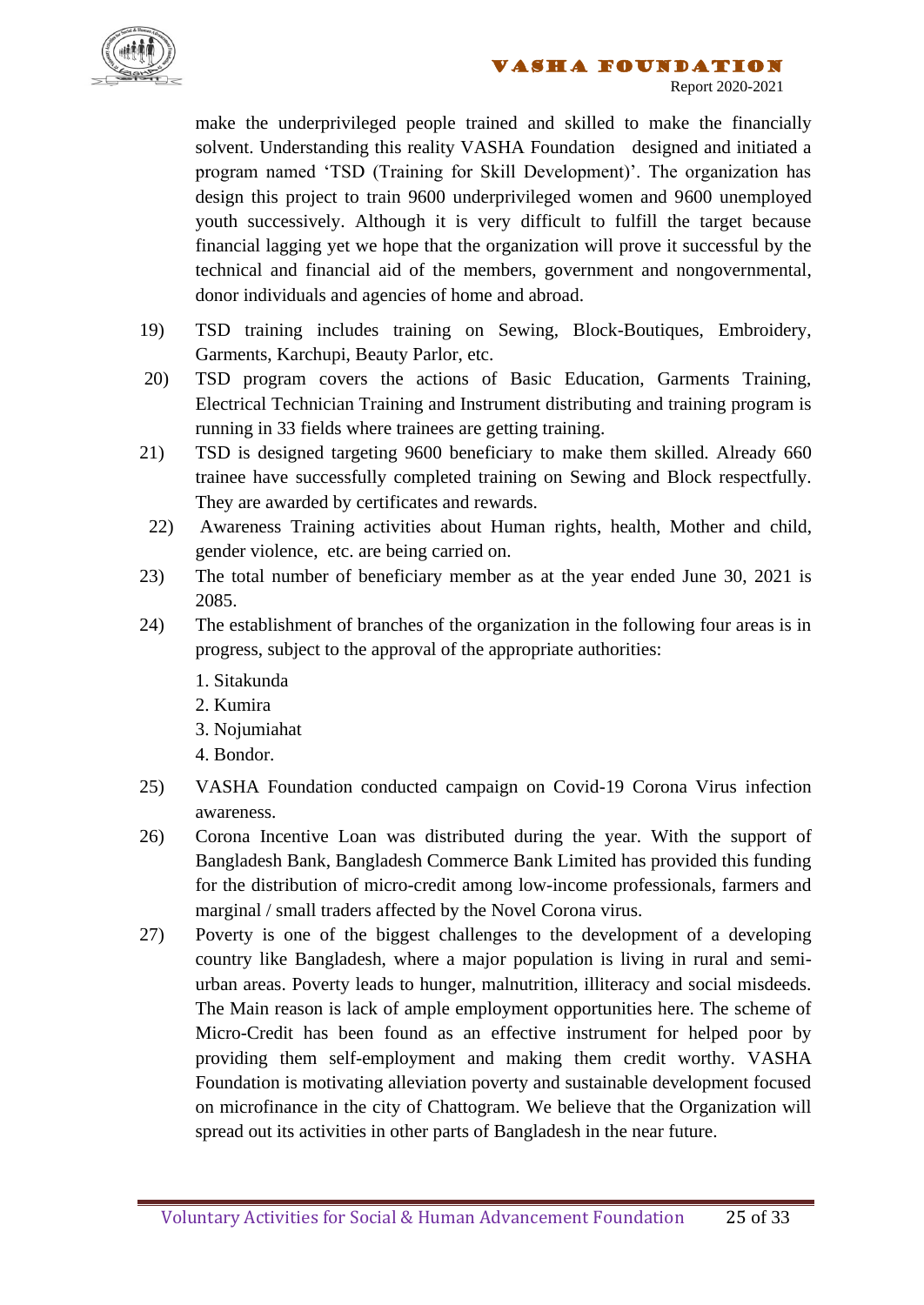

# **Financial Position**

Year: 2020-2021 Audit Conducted By : **HUDA HOSSAIN & CO.(Chartered Accountants)** Office Address : House #27/5/A, Level-2, Topkhana Road, Segunbagicha, Dhaka-1000.<br>
Tel: +88-02-47120593. 09678800438. 01712878643. Tel:  $+88-02-47120593$ . hudahossain.com, info@hudahossain.com.

**Voluntary Activities for Social & Human Advancement Foundation**

(VASAH Foundation) Statement of Financial Position As at 30 June, 2021

| <b>Properties and Assets</b>              | FY 2020-2021  | FY 2019-2020  |
|-------------------------------------------|---------------|---------------|
| <b>Non-Current Assets</b>                 |               |               |
| Property, Plant and Equipment             | 536,568.00    | 584,580.40    |
| <b>Total Non-Current Assets</b>           | 536,568.00    | 584,580.40    |
|                                           |               |               |
| <b>Current Assets:</b>                    |               |               |
| Loan to Members                           | 52,827,436.00 | 51,651,713.00 |
| Short term investment                     | 1,401,043.76  | 601,783.00    |
| Advance, Deposits & Prepayments           | 56,254.00     | 115,659.00    |
| Cash in hand                              | 17,356.00     | 11,589.00     |
| Cash at bank                              | 8,871,988.00  | 3,970,397.00  |
|                                           |               |               |
| <b>Total Current Assets</b>               | 63,174,077.91 | 56,351,141.00 |
| <b>Total Properties and Assets</b>        | 63,710,645.91 | 56,935,721.40 |
|                                           |               |               |
| <b>Capital Fund and Liabilities</b>       | FY 2020-2021  | FY 2019-2020  |
| <b>Capital Fund</b>                       |               |               |
| <b>Cumulative Surplus</b>                 | 8,774,916.39  | 6,735,042.40  |
| Capital Reserve Fund                      | 974,991.16    | 748,338.00    |
| <b>Total Capital Fund</b>                 | 9,749,906.95  | 7,483,380.40  |
| <b>Non Current Liabilities</b>            |               |               |
| Loan from Other MFI (MIDAS)               |               | 302,041.00    |
| Loans from GB/EC Members & others         | 24,410,000.00 | 23,110,000.00 |
| Loans from BCBL(COVID-19)                 | 1,765,212.00  |               |
| <b>Total Non Current Liabilities</b>      | 26,175,212.00 | 23,412,041.00 |
| <b>Current Liabilities</b>                |               |               |
| <b>Member Savings Deposits</b>            | 21,334,169.00 | 20,747,262.00 |
| <b>Account Payables</b>                   | 18,600.00     | 18,600.00     |
| <b>Loan Loss Provision</b>                | 1,922,220.00  | 1,393,946.00  |
| Other Fund                                | 4,510,537.00  | 3,880,492.00  |
| <b>Total Current Liabilities</b>          | 27,785,526.36 | 26,040,300.00 |
| <b>Total Capital Fund and Liabilities</b> | 63,710,645.91 | 56,935,721.40 |

Voluntary Activities for Social & Human Advancement Foundation 26 of 33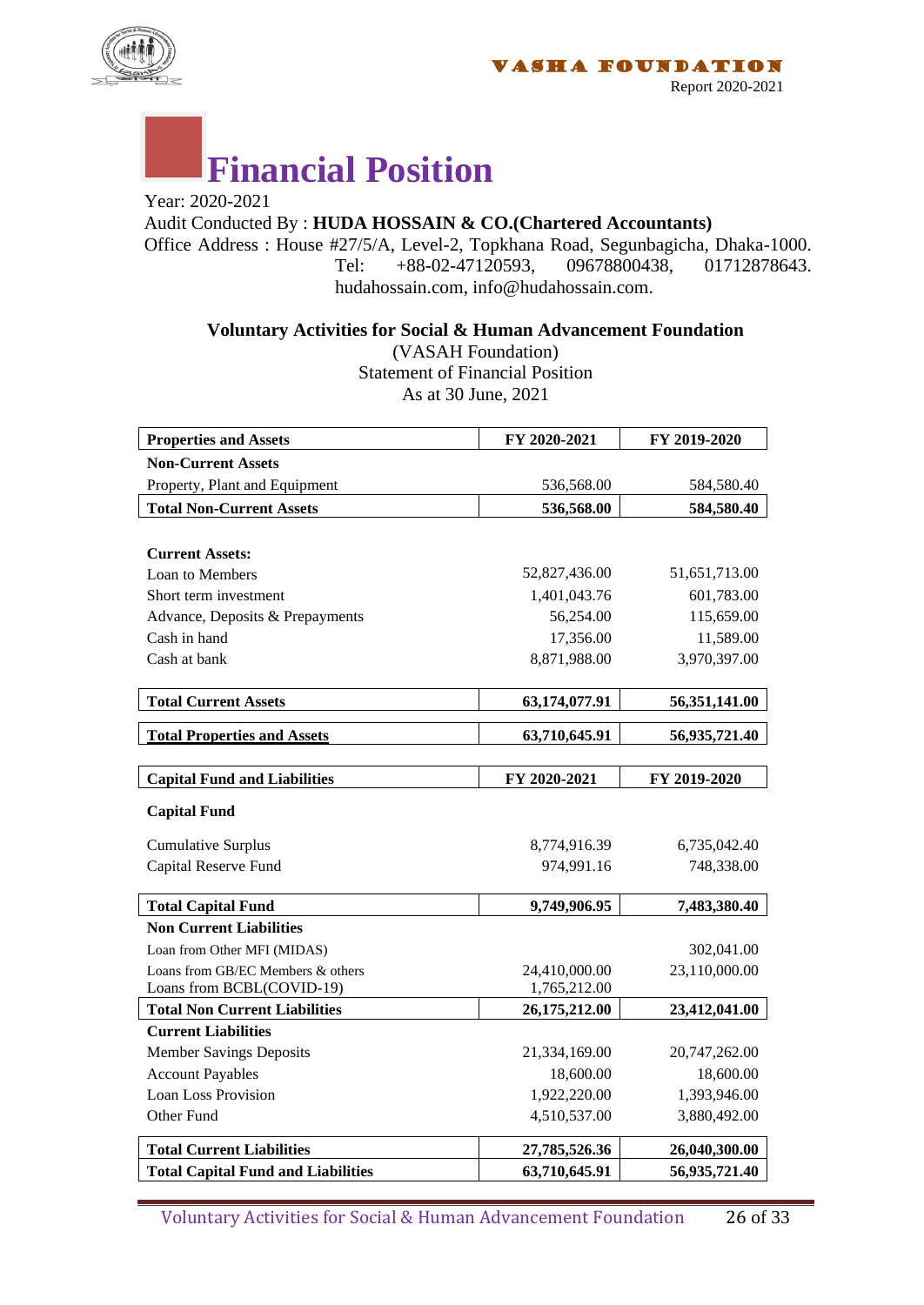





#### **BUDGET ANALYSIS : 2020-2021 PROPOSED BUDGET: 2021-2022**

| SI.       | 2020-2021                      |                | 2021-2022      |                |
|-----------|--------------------------------|----------------|----------------|----------------|
| <b>No</b> | <b>Description</b>             | Projected      | <b>Actual</b>  | (Proposed)     |
|           | 1. Area Coverage:              |                |                |                |
|           | District                       | 1              | 1              |                |
|           | Upazilla                       | 6              | 6              | $\overline{2}$ |
|           | Union                          | 5              | 8              | $\overline{2}$ |
|           | Village                        | 10             | 19             | 15             |
|           | 2. Branch Opening              | $\overline{2}$ | $\overline{a}$ | 2              |
|           | 3. Group/Samity Formation      | 10             | 8              | 25             |
|           | 4. Add New Member              | 1500           | 1200           | 750            |
|           | 5. Add New Borrower            | 2500           | 1718           | 2200           |
|           | 6. Recruitment                 | $\mathfrak{p}$ | $\mathfrak{D}$ | $\overline{2}$ |
|           | 7. Deposits Collection.        | 32000000       | 13080661       | 25000000       |
|           | 8. Refund Deposit              | 17500000       | 13599438       | 16000000       |
|           | 9. Recovery                    | 115000000      | 74085277       | 115590000      |
|           | 10. Loan Disburesement         | 132000000      | 75261000       | 143200000      |
|           | 11. Borrowing                  | 22000000       | 6150000        | 25500000       |
|           | 12. Loan returns               | 13000000       | 3386829        | 106000000      |
|           | 13. Received against insurance |                |                |                |
|           | service                        | 1370000        | 735610         | 600000         |
|           | 14. Insurance benefits given   | 1200000        | 105565         | 600000         |
|           | 15. Total Income               | 15466524       | 10934428       | 19650500       |
|           | 16. Total Expenditure          | 12029000       | 8667902        | 15946000       |

| SI.<br><b>No</b> | <b>Description</b>     |            |
|------------------|------------------------|------------|
|                  | 1. Area Coverage:      |            |
|                  | <b>District</b>        |            |
|                  | Upazilla               | 6          |
|                  | Union                  | 8          |
|                  | Village                | 19         |
|                  | 2. Number. of Branch   |            |
|                  | 3. Number. of Group    | 82         |
|                  | 4. Number. Member      | 2175       |
|                  | 5. Number. Borrower    | 2085       |
|                  | 6. Manpower            | 18         |
|                  | 7. Deposit Balance     | 21,334,169 |
|                  | 8. Loan Outstanding    | 52,827,436 |
|                  | 9. Loan Received       | 26,175,212 |
|                  | 10. Insurance Fund     | 4,505,537  |
|                  | 11. Cumulative Surplus | 8,774,916  |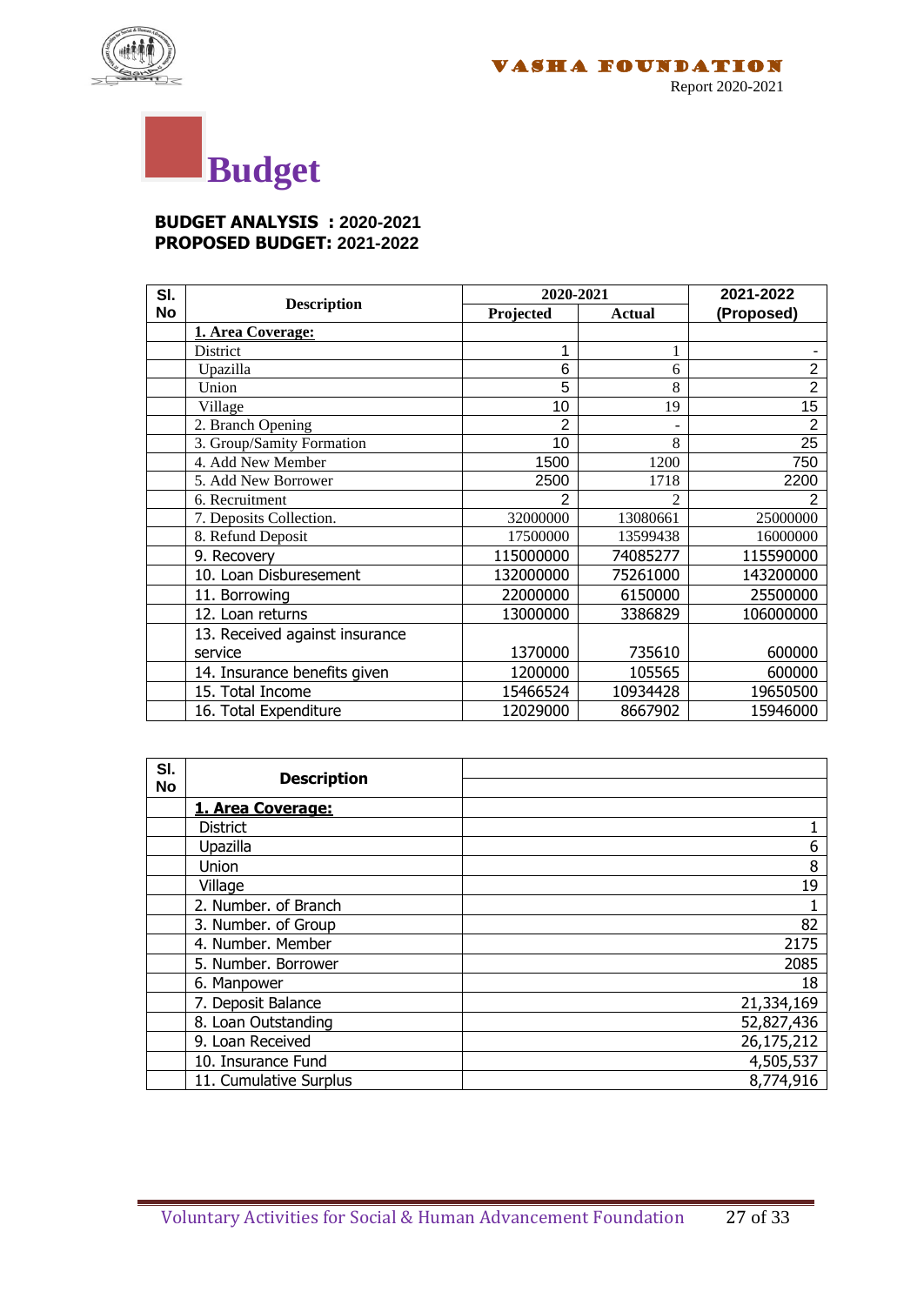

Report 2020-2021

| SI.                     |                                             | 2019-2020           |                   | 2020-2021           |
|-------------------------|---------------------------------------------|---------------------|-------------------|---------------------|
| <b>No</b>               | <b>Description</b>                          | Projected           | <b>Actual</b>     | (Proposed)          |
| $\mathbf{1}$            | * Loan Recovery                             |                     |                   |                     |
|                         | Rural Microcredit                           | 51750000            | 41568208          | 48500000            |
|                         | Urban Microcredit                           | 17250000            | 10006510          | 20000000            |
|                         | Microenterprise                             | 36800000            | 18595312          | 29500000            |
|                         | Seasonal Loan                               | 0                   | 0                 | 0                   |
|                         | Livestock Loan                              | 0                   | 0                 | $\Omega$            |
|                         | Agriculture Loan                            | 5750000             | 2025360           | 8590000             |
|                         | Others Loan                                 | 3450000             | 1889887           | 9000000             |
|                         | <b>Total</b>                                | 115,000,000         | 74,085,277        | 115,590,000         |
|                         | * Specify according to loan type            |                     |                   |                     |
| $\mathbf{2}$            | <b>Fund Collection</b>                      |                     |                   |                     |
|                         | 1. Savings Collection:                      |                     |                   |                     |
|                         | <b>Force Savings</b>                        | 32000000            | 13080661          | 25000000            |
|                         | <b>Voluntary Savings</b>                    |                     |                   |                     |
|                         | Fixed of deposit                            |                     |                   |                     |
|                         | <b>Total:</b>                               | 32,000,000          | 13,080,661        | 25,000,000          |
|                         | <b>MFI Borrowing</b>                        |                     |                   |                     |
|                         | 2. PKSF Loan                                | $\Omega$            | $\mathbf 0$       | $\Omega$            |
|                         | 3. Bank Loan                                | 3000000             | 2500000           | 5000000             |
|                         | 4. Loan from Financial Institiution         | 3000000             |                   | 2000000             |
|                         | 5. Loan from other Institiution             |                     |                   |                     |
|                         | 6. Donation (Conditional)                   |                     |                   | 500000              |
|                         | 7. General/EC Member Loan<br>8. Others Loan | 11000000<br>5000000 | 2600000           | 12000000<br>6000000 |
| 3                       | <b>Insurance Fund Collection</b>            | 1370000             | 1050000<br>735610 | 600000              |
|                         | <b>Total:</b>                               | 23,370,000          | 6,885,610         | 26,100,000          |
| $\overline{\mathbf{4}}$ | <b>Utilization of Fund</b>                  |                     |                   |                     |
|                         | 1. * Loan Disbursment                       |                     |                   |                     |
|                         | Rural Microcredit Disbursment               | 59400000            | 37000000          | 60200000            |
|                         | Urban Microcredit Disbursment               | 19800000            | 10880000          | 20000000            |
|                         | Microenterprise Disbursment                 | 42240000            | 20600000          | 50000000            |
|                         | Seasonal loan Disbursment                   |                     |                   |                     |
|                         | Livestock loan Disbursment                  |                     |                   |                     |
|                         | Agriculture Ioan Disbursment                | 6600000             | 4281000           | 8000000             |
|                         | <b>Other Disbursment</b>                    | 3960000             | 2500000           | 5000000             |
|                         | <b>Total:</b>                               | 132,000,000         | 75,261,000        | 143,200,000         |
|                         | * Specify according to loan type            |                     |                   |                     |
|                         | 2. Savings Returns                          |                     |                   |                     |
|                         | <b>Compulsory Savings</b>                   | 17500000            | 13,599,438        | 16000000            |
|                         | <b>Voluntary Savings</b>                    |                     |                   |                     |
|                         | <b>Fixed Deposit</b>                        |                     |                   |                     |
|                         | Total:                                      | 17,500,000          | 13,599,438        | 16,000,000          |
|                         | <b>3.Loan Repayment</b>                     |                     |                   |                     |
|                         | PKSF Loan                                   |                     |                   |                     |
|                         | Bank Loan                                   | 2000000             | 734,788           | 1600000             |
|                         | Loan from financial Institiution            | 2000000             |                   | 2000000             |
|                         | Loan from other Institiution                |                     | 302041            |                     |
|                         | General/EC Member Loan                      | 9000000             | 1350000           | 5000000             |
|                         | Others Loan                                 |                     | 1000000           | 2000000             |
|                         | Total:                                      | 13,000,000          | 3,386,829         | 10,600,000          |
| 5                       | <b>Insurance Service:</b>                   | 1,200,000           | 105,565           | 600,000             |
| 6                       | <b>Fixed asset acquisition</b>              |                     |                   |                     |

Voluntary Activities for Social & Human Advancement Foundation 28 of 33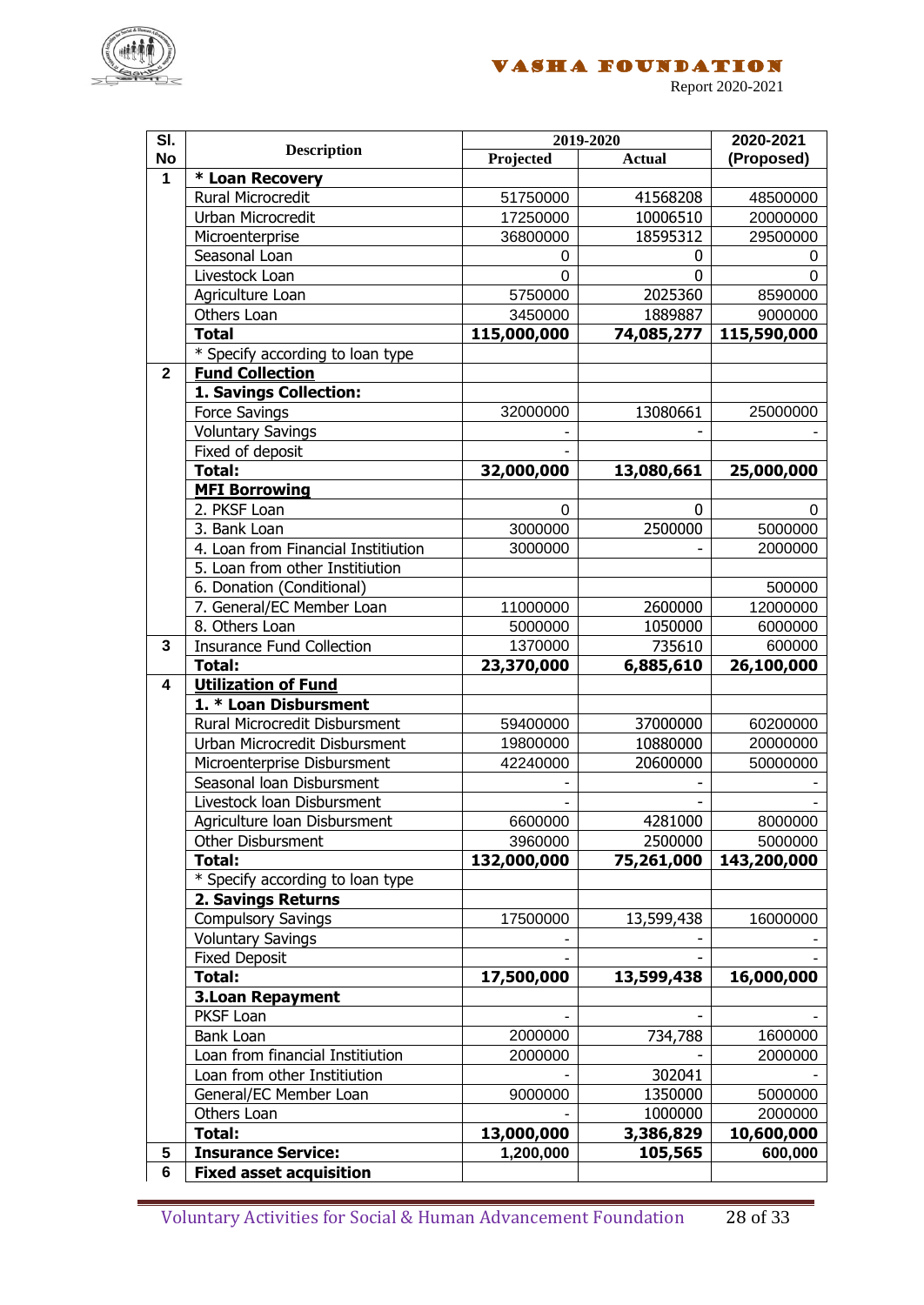

VASHA Foundation

Report 2020-2021

|                | Land Purchase                                  |           |          |            |
|----------------|------------------------------------------------|-----------|----------|------------|
|                | Land Development                               |           |          |            |
|                | <b>Building Construction</b>                   |           |          |            |
|                | <b>Motor Vehicles</b>                          | 2000000   |          | 1500000    |
|                | Furniture & Fixtures                           | 500000    |          | 300000     |
|                | <b>Office Equipments</b>                       | 300000    | 8400     | 200000     |
|                | <b>Electric Equipments</b>                     |           |          |            |
|                | Computer & Accessories                         | 120000    | 17400    | 200000     |
|                | Computer Software                              |           |          | 100000     |
|                | Total:                                         | 2,920,000 | 25,800   | 2,300,000  |
| $\overline{7}$ | <b>Income</b>                                  |           |          |            |
|                | 1. Service charge                              | 14475524  | 10611988 | 18805500   |
|                | 2. Interest on Investment                      | 150000    | 176860   | 250000     |
|                | 3. Other interest                              | 80000     | 113530   | 100000     |
|                | 4. Entry Fees                                  | 65000     | 6450     | 10000      |
|                | 5. Sale of passbook                            | 70000     | 4490     | 15000      |
|                | 6. Sale of Forms                               | 6000      | 8510     | 20000      |
|                | 7. Donation                                    | 500000    |          | 300000     |
|                | 8. Others income                               | 120000    | 12600    | 150000     |
|                | 9. Recovery of Written off Loan                |           |          |            |
|                | 10. Overhead cost from others                  |           |          |            |
|                | Program                                        |           |          |            |
|                | <b>Total Income:</b>                           | 15466524  | 10934428 | 19,650,500 |
| 8              | <b>Expenses</b>                                |           |          |            |
|                | <b>Financial Expenses:</b>                     |           |          |            |
|                | 1. Savings interest                            | 1700000   | 1105684  | 1300000    |
|                | 2. Interest of PKSF Loan                       |           |          |            |
|                | 3. Interest on Bank Loan                       | 480000    | 30120    | 250000     |
|                | 4. Interest on Committee Loan                  | 1300000   |          | 1200000    |
|                | 5. Interest on Others institutional            |           |          |            |
|                | Loan                                           | 250000    | 12211    | 50000      |
|                | 6. Others                                      |           |          | 300000     |
|                | <b>Total Financial Expenses:</b>               | 3730000   | 1148015  | 3100000    |
|                | <b>General and administrative</b>              |           |          |            |
|                | <b>Expenses:</b>                               |           |          |            |
|                | 7. Salary & Allowances*1                       |           |          |            |
|                | <b>Basic Pay</b>                               | 550000    | 2541600  | 3000000    |
|                | Special Allowance                              | 200000    | 100000   | 300000     |
|                | Dearness Allowance                             |           |          |            |
|                | House Rent Allowance                           | 300000    | 1270800  | 1500000    |
|                | <b>Medical Allowance</b>                       | 300000    | 104640   | 350000     |
|                | Festival Allowance                             | 1000000   | 949000   | 1200000    |
|                | Rest & Recreation Allowance                    |           |          |            |
|                | Lunch Allowance                                | 300000    |          | 350000     |
|                | Conveyance Allowance                           | 600000    | 540000   | 700000     |
|                | <b>Telephone Allowance</b>                     | 50000     | 5184     | 60000      |
|                | <b>Educational Allowance</b>                   |           |          |            |
|                | <b>Fixed Travel Allowance</b>                  | 200000    |          | 100000     |
|                | Overtime Allowance                             |           |          |            |
|                | Others Allowance (If any)                      | 200000    | 17776    | 150000     |
|                | <b>Total</b>                                   | 3,700,000 | 5529000  | 7,710,000  |
|                | 8. House Rent<br>9. Printing and Stationeries: | 240000    | 240000   | 240000     |
|                | Printing & Binding                             | 320000    | 150000   | 350000     |
|                | Stationary, Seals & Stamps                     | 250000    | 22337    | 150000     |
|                | <b>Total</b>                                   | 570,000   | 172,337  | 500,000    |
|                |                                                |           |          |            |

Voluntary Activities for Social & Human Advancement Foundation 29 of 33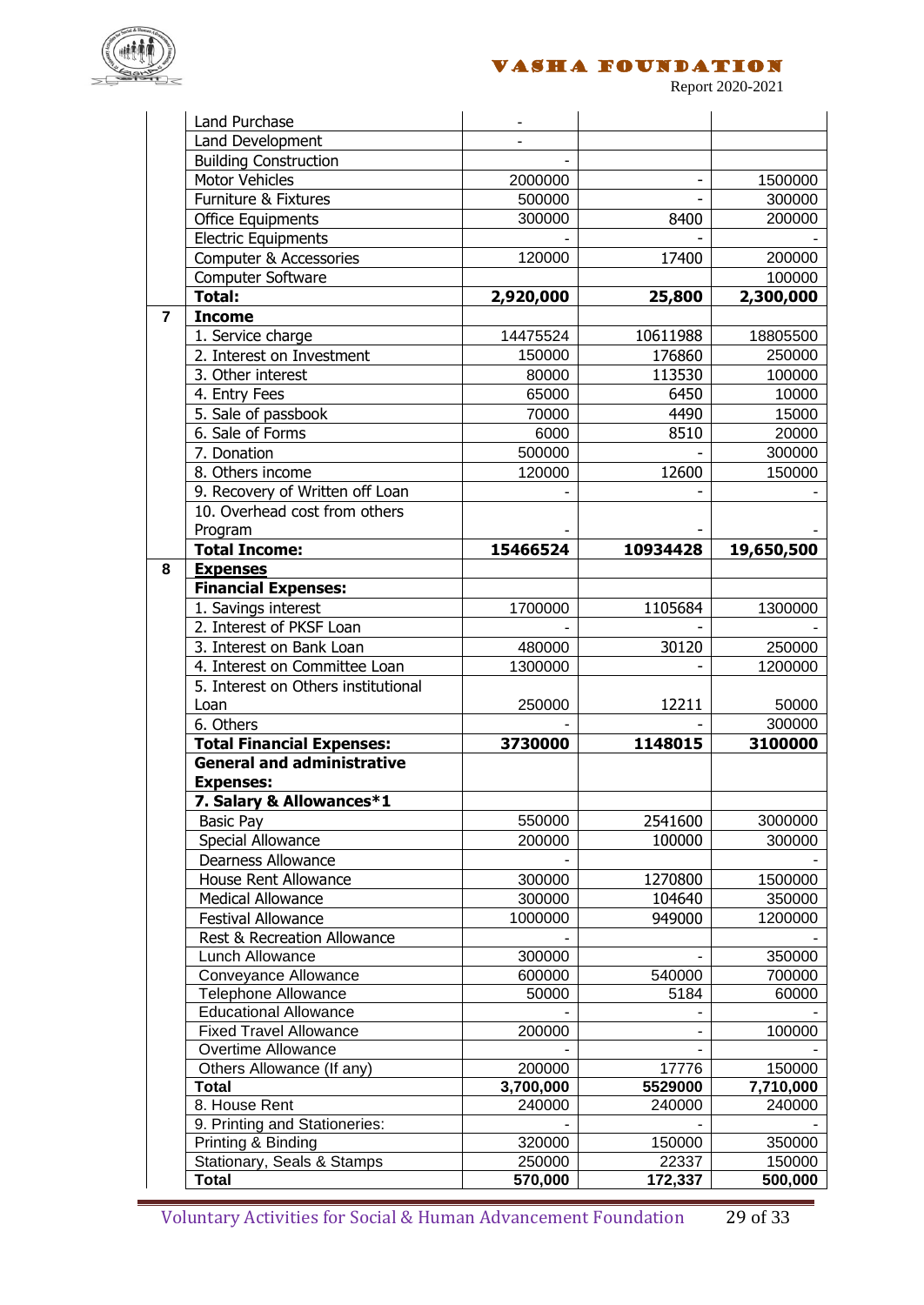

Report 2020-2021

| 10. Travel Expense                 |          |           |          |
|------------------------------------|----------|-----------|----------|
| Domestic                           | 500000   |           | 200000   |
| Foreign                            | 150000   |           | 300000   |
| 11. Telephone and Mail             |          |           |          |
| Telephone/Telex/Fax/Internet       | 90000    |           | 50000    |
| Postal & Courier service           | 5000     |           | 6000     |
| 12. Repairs & Maintenance          |          |           |          |
| Office Building                    |          |           |          |
| <b>Motor Vehicles</b>              |          |           |          |
| <b>Others</b>                      | 16000    | 6440      | 20000    |
| <b>Total</b>                       | 16,000   | 6,440     | 20,000   |
| 13. Fuel Expense                   |          |           | 50000    |
| 14. Gas, Electric & Water bill     | 70000    | 22700     | 50000    |
| 15. Entertainment                  | 250000   | 675       | 200000   |
| 16. Advertisement                  | 180000   |           | 150000   |
| 17. Paper & Publication:           |          |           |          |
| Newspaper & Magazine               | 30000    | 4618      | 50000    |
| <b>Books &amp; Publication</b>     | 10000    |           | 20000    |
| <b>Total</b>                       | 40,000   | 4,618     | 70,000   |
| 18. Bank Charge                    | 49000    | 30111     | 50000    |
| 19. Training Expense               |          |           |          |
| <b>Local Training</b>              | 200000   | 2500      | 250000   |
| Foreign Training                   | 700000   |           | 500000   |
| Total:                             | 900,000  | 2,500     | 750,000  |
| 20. Seminar, Conference &          |          |           |          |
| <b>Workshop Expense</b>            |          |           |          |
| 21. Legal Expense                  |          | 21766     | 50000    |
| 22. Meeting Expense                | 270000   |           | 300000   |
| 23. Registration Fees/Renewal Fees | 50000    | 18228     | 50000    |
| 24. Others Operational Expense     | 44000    | 833668    | 500000   |
| 25. Audit Fees                     | 60000    | 6000      | 50000    |
| 26. Honorarium for EC Members      | 300000   |           | 350000   |
| 27. Other Honorarium               | 200000   |           | 300000   |
| 28. Tax:                           |          |           |          |
| Land Tax                           |          |           |          |
| Income Tax                         | 30000    | 12107     | 25000    |
| Other Tax                          | 5000     | 16931     | 20000    |
| Customs Duty/VAT                   |          | 719       | 40000    |
| Total:                             | 35,000   | 29,756    | 85,000   |
| 29. Subscriptions & Donation       |          |           |          |
| 30. Depreciation                   | 60000    | 73,813    | 65000    |
| 31. Cost Sharing Expenses          |          |           |          |
| 32. Consultancy Service            | 70000    |           | 150000   |
| 33. Total Operational Expenses     | 11579000 | 8,139,627 | 15346000 |
| 34. Loan Loss Provision            | 450000   | 528,274   | 600000   |
| 35. Net Surplus                    | 3437524  | 2,266,527 | 3704500  |
| 36. Transfer to Various Fund       |          |           |          |
| Reserve Fund                       | 265000   | 226653    | 300000   |
| <b>DMF</b>                         |          |           |          |
| Others                             |          |           |          |
| Total:                             | 265,000  | 226,653   | 300,000  |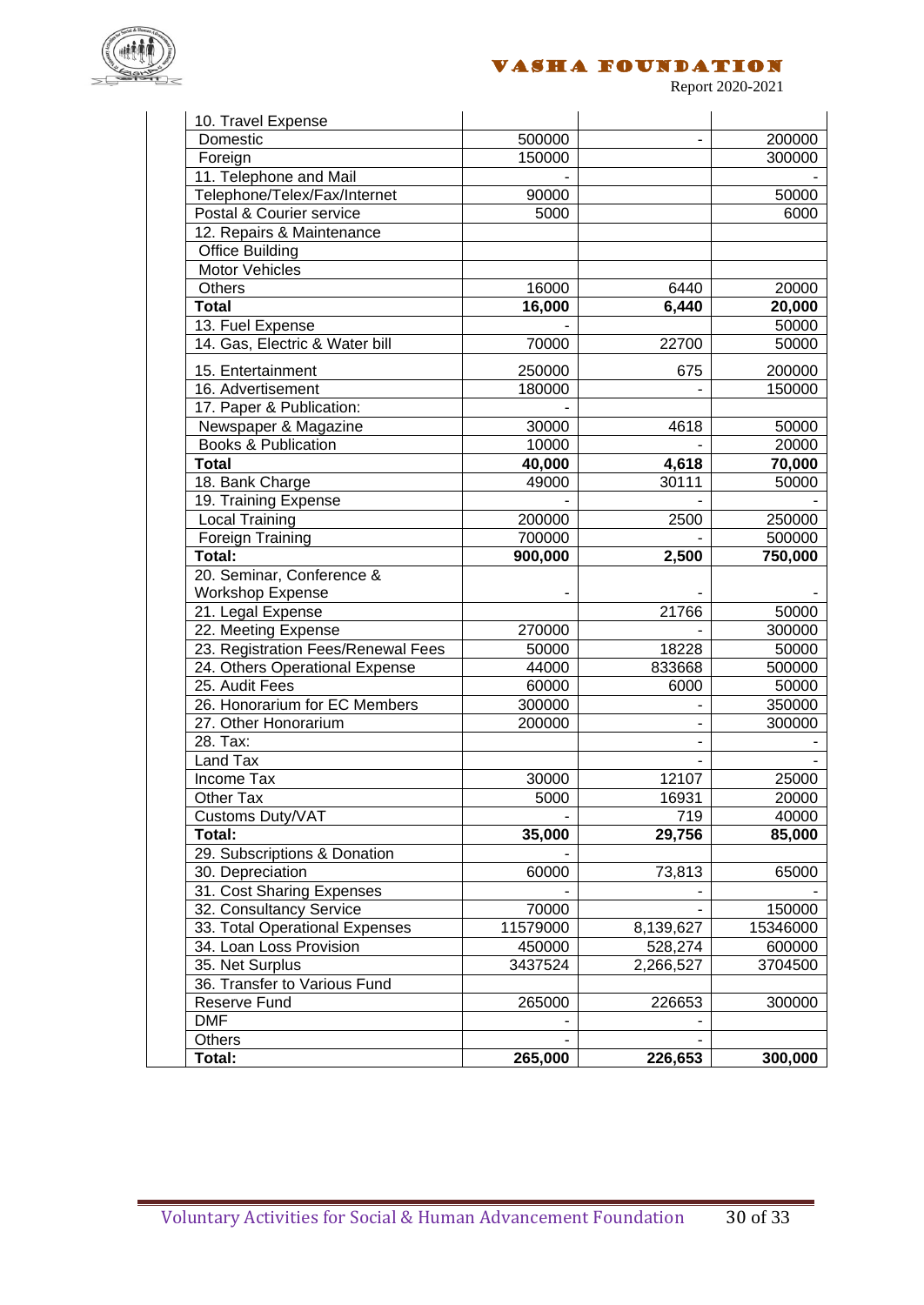



#### **Future Plan**

1) Being small country Bangladesh has very limited land area. Her population is too large with respect to land area. The density of population but not land area and employment opportunity is being increased. On the other hand, poverty is being increased. The people from villages are gathering to the towns seeking employment opportunity. Slams are being built in the town. The slums are very much dirty and unhealthy. As a result, germs and diseases are attacking the slum-dwellers.

In this circumstance, in order to reduce the untold sufferings of the slum-dwellers, the following actions will be initiated in emergency basis.

- 1. Health Treatment.
- 2. Informal education.
- 3. Education and Training.
- 4. Micro-loan distribution for self-dependency and self-employment.
- 5. Ultra Poor Microcredit ( Hotodoridra Khudrorin)

2) As people are gathering to the towns and cities from the villages, number and volume of the slums are being increased. The density of people in these slums is so large that there are no minimum facilities of life.

Various criminal activities are being occurred centering these slums. The men, women, child, youth are being engaged in social crime and corruption. Thus these crises cannot be solved if people gather to the cities in such a rate. So, it is very essential to create various opportunities like employment, social security, financial security so that the villagedwellers leave the tendency of gathering to the cities or towns. For this purpose the nongovernment organizations should take effective initiative beside the government. Considering this circumstance we also should take programs for spreading out our activities in the rural areas more. VASHA Foundation has taken initiative to spread out Rural Microcredit (Polli Khudra Rin) Program in the rural areas.

3) Now a day, drug addiction is a great problem for Bangladesh. It has been a figure of epidemic. It's effect is more serious than life-hunting diseases cancer. A drug-addicted person is a great burden for the family, society, state and even the world. A drag-addicted person does not hesitate even for a moment while he goes to do any kind of crime. So, it is very essential to find out the reason of the drug-addiction and prevent this crisis in emergency basis. Besides, the drug-addicted patient should be rehabilitated in the usual life. For this reason, we will take activities for the drug-addicted people and against the drug.

4) Many child/youth worker are engaged in various risky jobs. It is essential to start activities for growing up skill of this child/youth workers. We have to offer them informal, technical and vocational education. So VASHA Foundation is going to take program for building up their skill and offer that informal education.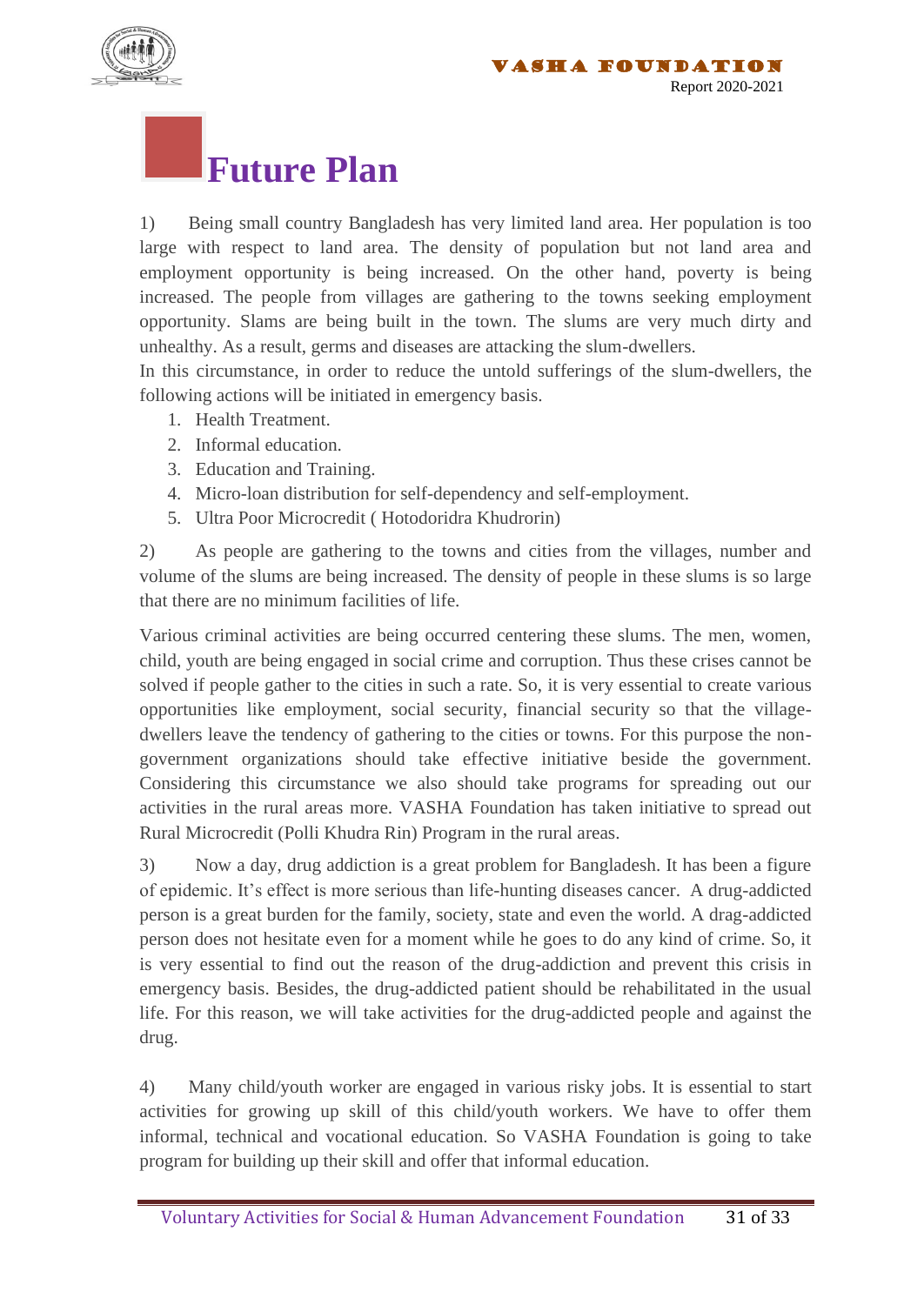



5) The community of Fisherman is one of the retreated classes of our country. The organization is now providing voluntary services to this community of the locality. The women of the community are fully workless. On the other hand, men of the community go to sea and catch fish. But fishing is a seasonal profession. Fishing seasons remains only for six months in a year. They are workless in the next six months. During this period they have no income. Taking this advantage, the merchants provide them loan in high interest rate. And even, the merchants buy their advance Labor with less payment. Thus the luck of the fisherman community remains unchanged and cheated. To change their condition substitute employment opportunity should be created for the idle six months. Research should be done about this matter. Besides, income opportunity has to be created for the women. VASHA Foundation will initiate activities for this purpose with respect to our ability and fund availability from home and abroad donor.

6) For creating income-generating purpose following steps will be taken considering the environment and situation.

- a) Small industry establishment.
- b) Technical institute establishment.
- c) Vocational school establishment.
- d) Trade course opportunity.
- e) Kinder Garden school establishment.

7) It is not possible to remove poverty from the country without taking special project considering the real fact and situation of the retreated community. According to our survey and experiment, financial poverty is not the main and only problem of this community. They have more problems that are more fatal than the poverty. Some such types of problems are:

a) Caste-division systems.

- b) Dignity crisis.
- c) Gender issue.
- d) Unemployment.
- e) Land-occupation by violence.
- f) Lack of security in family and society.
- g) English medium school for conducting 'O' and 'A" level education.

For solving these problems VASHA Foundation will take action program.

8) There are some communities in the remote areas and even in the town and outskirts of town like fisherman, barber, potter, blacksmiths, Horizon, Shaontal (Tribe), Sweeper, Bade (Tribe), Shing (Tribe), Manta (Tribe), Marma (Tribe), Chakma (Tribe), Sex- worker, etc. to whom social retreatment is greater problem than financial poverty.

These communities are retreated socially lamentably. The organization has to initiate activities related to awareness about the above problems. Besides, it is essential to conduct capacity buildings, and solvency creating activities among these communities.

9) In order to enlarge the volume of micro-credit activities, the organization will apply for loan and donation to donor individuals, donor agencies both governmental and non-governmental for technical and financial support.